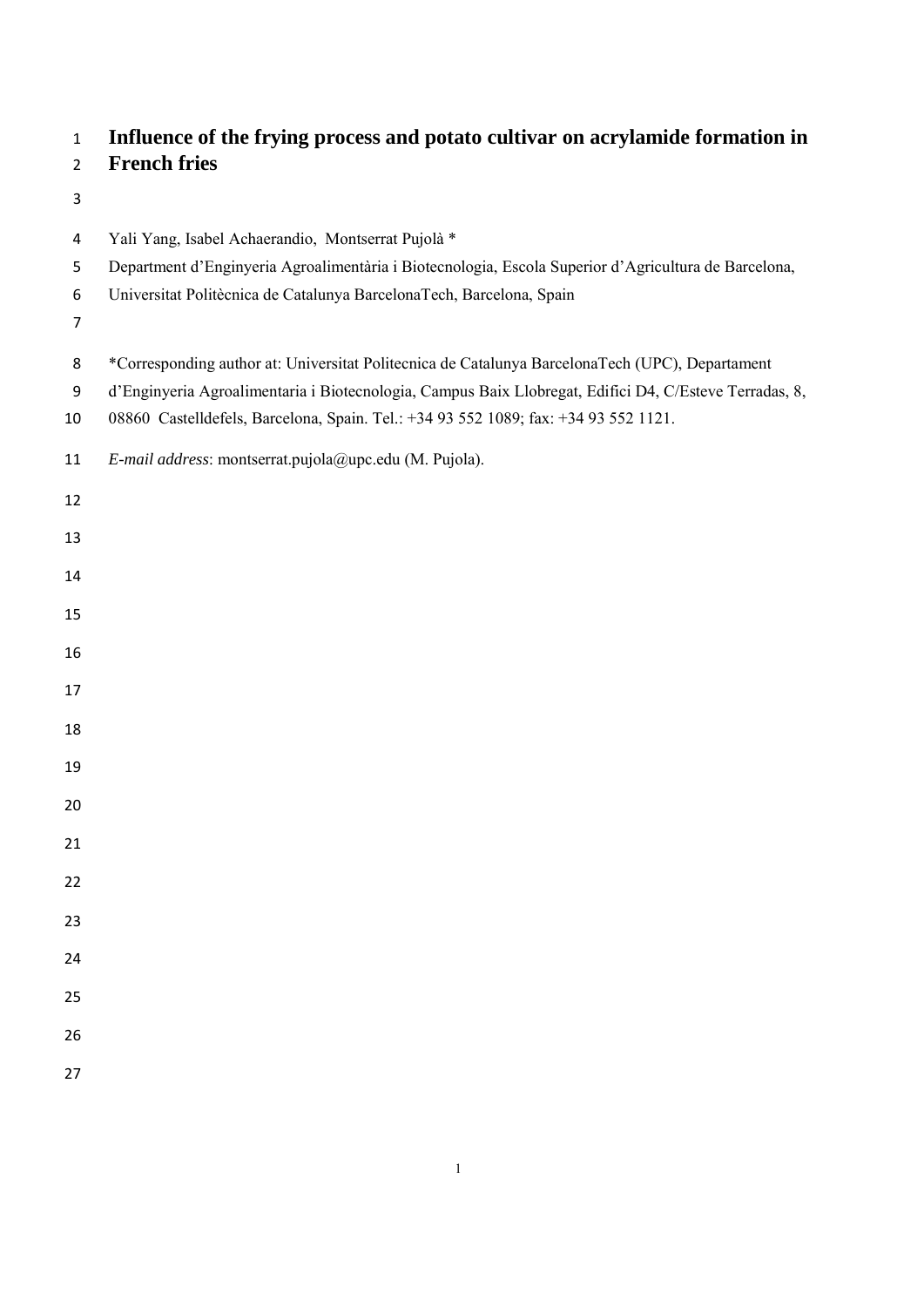## **Abstract**

 Acrylamide formation during the production of French fries is attributed to Maillard reactions from reducing sugars and asparagine and is dependent on the frying temperature. Low reducing sugars content in potatoes has been recommended to produce fried potato products. However, the influence of the complexity of the potato medium in the chemical reactions that promote the acrylamide formation during deep frying are not well understood. In this study, three potato cultivars (Kennebec, Red Pontiac and Agria) commonly used for fried potato products were evaluated to determine the relationships between the precursors of acrylamide in the fresh potato tubers and the properties of the fried potato strips with the acrylamide content after frying. Frying experiments were conducted at three conditions (time-temperature) to obtain French fries of similar visual colour. Acrylamide formation increased with frying temperature but different behaviour was observed between cultivars. For Red Pontiac, a remarkably increase in acrylamide content was found at 170ºC (~40 %) together with the increase in colour. However, lower oil uptake and higher moisture content was obtained as temperature increase. Significant positive correlations were observed between the acrylamide level and the reducing sugars and sucrose content on fresh 42 potatoes (0.652, 0.699,  $p \le 0.01$ , respectively). The acrylamide content obtained in Agria cultivar may be obtained from the hydrolysis of sucrose during the frying process. In fried potato strips, positive 44 significant correlation was found between the shear force and acrylamide (0.749,  $p \le 0.01$ ). The significant correlations obtained between colour, and texture, colour and oil uptake and texture and acrylamide content indicate the intrinsic relationship between the properties of the fried potato strips and acrylamide content.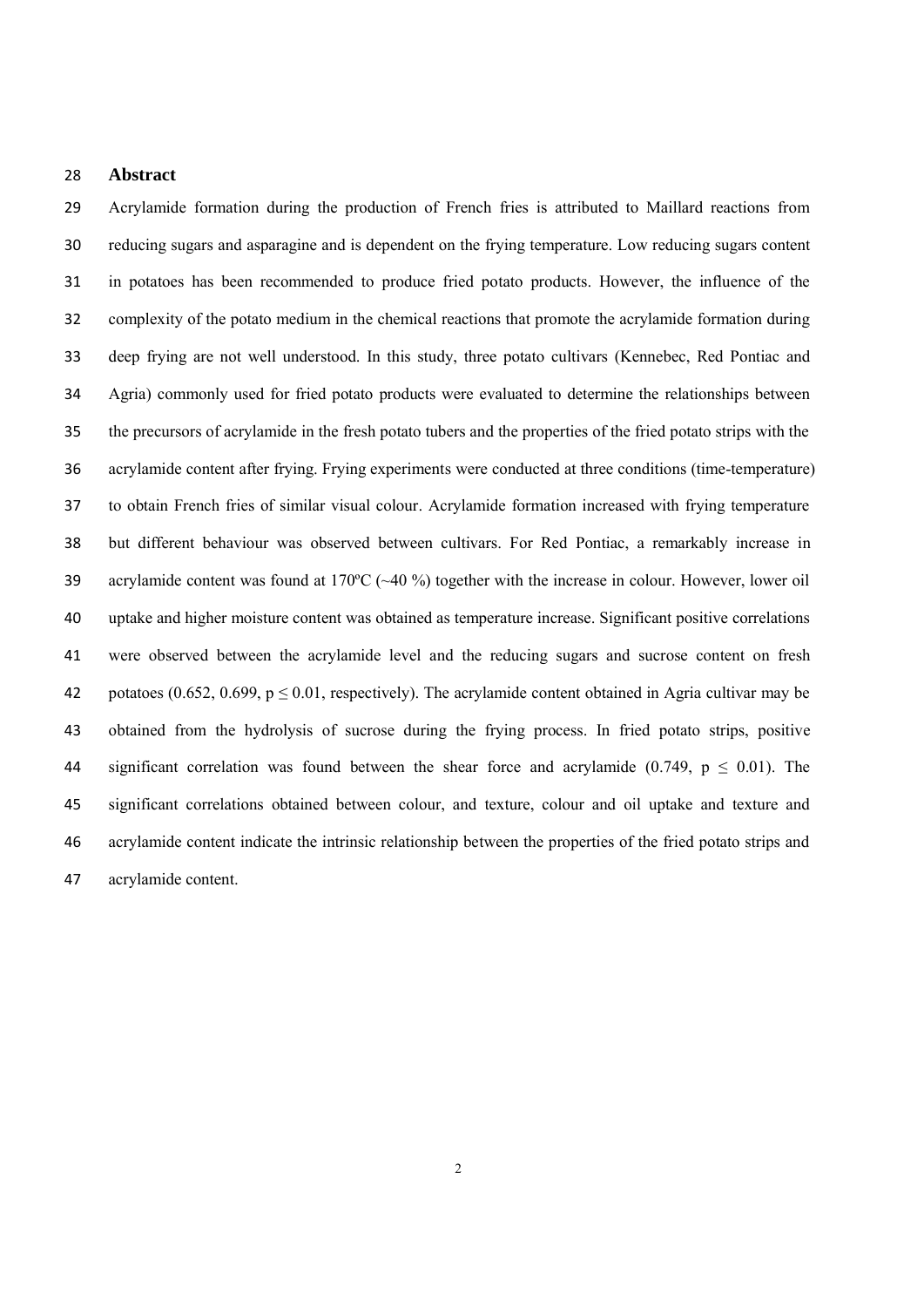### **1. Introduction**

 The potato (*Solanum tuberosum*) is one of the world's major agricultural crops and is consumed daily by millions of people from diverse cultural backgrounds (Pedreschi & Moyano, 2005). French fries have been a popular salty snack for 150 years, and their retail sales in the US are almost one-third of the total 79 sales in this market (Garayo & Moreira, 2002).

 Frying has been defined as the immersion of a food product in edible oil above the boiling point of water (Hubbard & Farkas, 1999), with colour, texture and flavour development. It is a complex process because 82 of the two mass transfers in opposite directions within the material being fried; for starchy products, water 83 and some soluble material escapes from the products and oil enters the food (Blumenthal & Stier, 1991). The reports of acrylamide intake indicate that fried potato products, bread and bakery products, coffee and breakfast cereals are the food commodities that contribute the greatest dietary acrylamide exposure (Vinci, Mestdagh, & Meulenaer, 2012). EFSA (2011) reported that the 95th percentiles of the acrylamide 87 intake for adults and for children are estimated to range between 0.6-2.3  $\mu$ g.kg<sup>-1</sup> bw/day and 1.5-4.2  $\mu$ g.kg<sup>-1</sup> bw/day, respectively. Acrylamide is a neurotoxin in humans, and it has been considered to be a probable human carcinogen (Hogervorst, Schouten, Konings, Goldbohm, & Van den Brandt, 2007; Pedreschi, Kaack, & Granby, 2004; Hu, Xu, Fu, & Li, 2015). Researchers and industry need to find solutions to reduce or prevent acrylamide formation, despite the lack of legal limits for this contaminant, in foods, especially fried potato products.

 The content of acrylamide (by-product of the Maillard reaction in food processed at a temperature > 120 ºC) is dependent on factors such as the cultivar, fertilization, storage, blanching, cooking temperature and time, and the amount of reducing sugars and free amino acids, such as asparagine, present in the potatoes (Marquez & Anon, 1986; Cheong, Hwang, & Hyong, 2005; Halford et al., 2012; Daniali, Jinap, Hanifah, & Hajeb, 2013). There have been several reports on reducing acrylamide formation, and these strategies were compiled in a "Toolbox" by Food Drink Europe

99 (http://www.fooddrinkeurope.eu/uploads/publications\_documents/Toolboxfinal260911.pdf).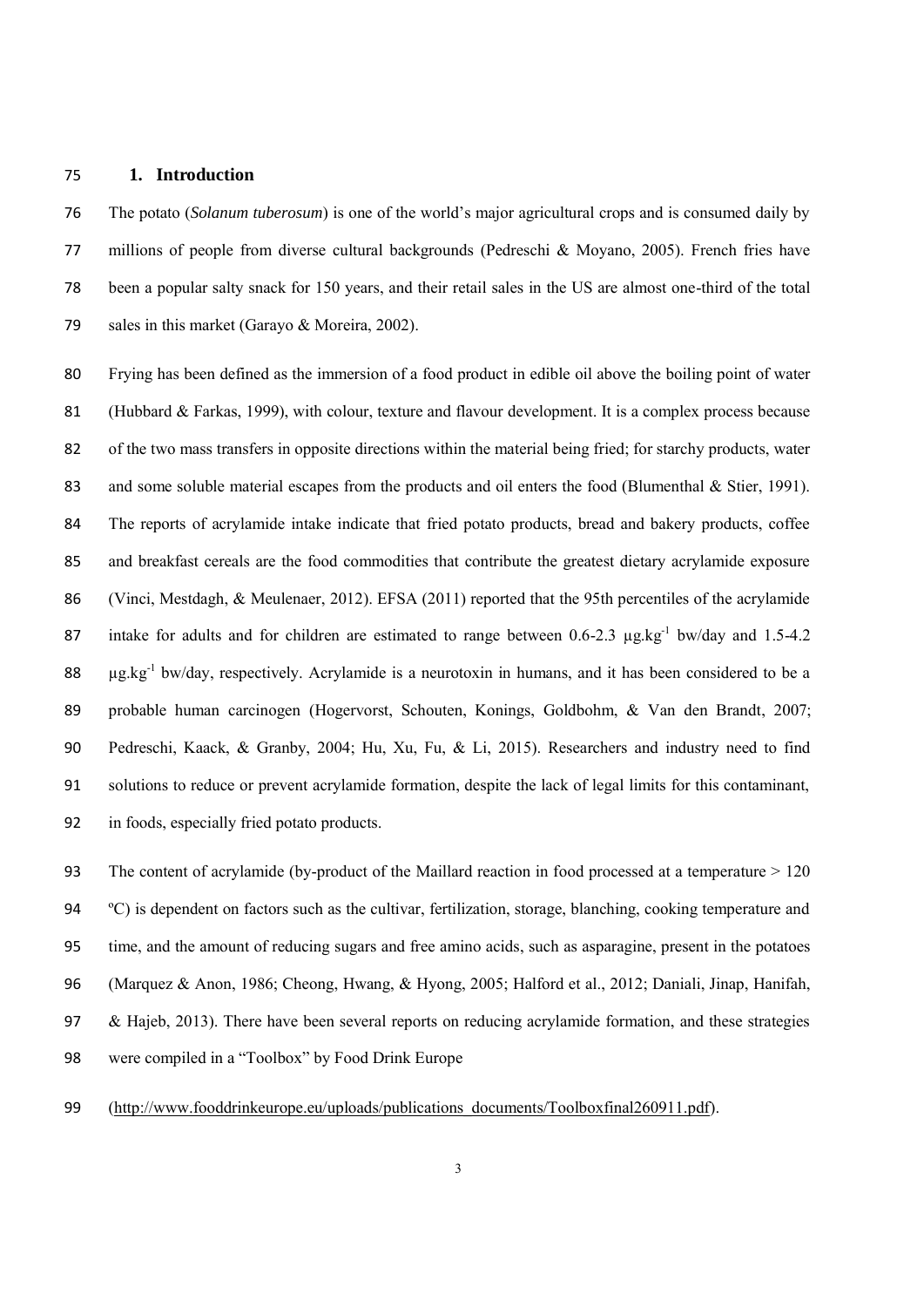The reducing sugars and asparagine, as acrylamide precursors, are very important for reducing the acrylamide content in fried potato products (Palazoglu Palazoğlu, Savran, & GokmenGökmen, 2010). However, the relationship between the asparagine and reducing sugars concentrations in the fresh potatoes and the acrylamide formation during processing are surprisingly complicated. According to the report of Vinci et al. (2012), asparagine concentrations are relatively high compared to the reducing sugars content, which represents the limiting factor in acrylamide formation in fried potato products. In contrast, Shepherd et al. (2010) found that the asparagine and sugar concentrations contributed approximately equally to the acrylamide formation. In addition, Halford et al. (2012) suggested that when the sugar concentration was relatively high, acrylamide formation during processing was proportional to the sugar content, whereas when the sugar level was low, acrylamide formation was proportional to the asparagine content.

 The selection of the potato cultivar is very important to reduce acrylamide formation. Some cultivars are more suitable than others for frying in strips, due to their large, long tubers and low reducing sugar content. frying conditions produce dramatically affect the levels of acrylamide, as well as the browning, texture, and flavour development caused by the Maillard reaction (Mottram, Wedzicha, & Dodson, 2002; Stadler et al., 2002). The frying time and oil temperature should be controlled to reduce the acrylamide content, and the temperature should not exceed 170-175 ºC, as lower temperatures towards the end of the Maillard reaction may reduce acrylamide formation (Vinci et al., 2012). Longer frying periods may result in higher acrylamide contents.

 During the frying process, oil is used as the heating medium and as an ingredient producing calorific products. Oil uptake is considered the major nutritional critical point of fried products because of the epidemic obesity prevalent in developed and even in developing countries caused by meals rich in fat (FAO, 2002). In addition, Zamora and Hidalgo (2008) and Capuano, Oliviero, Acar, Gokmen, and Fogliano (2010) indicated that lipid oxidation positively influences the formation of acrylamide. However,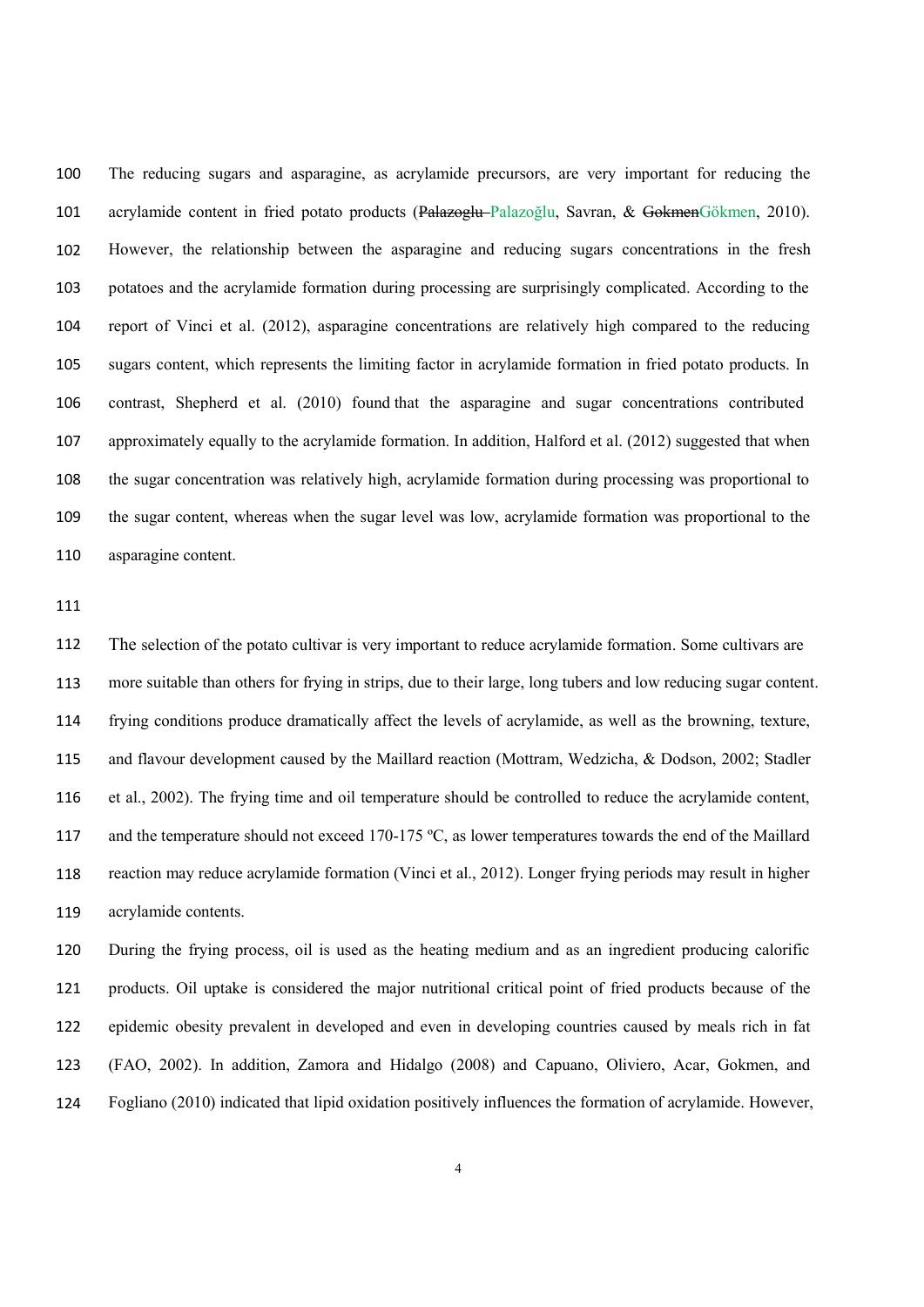other studies have not discovered any significant negative effect of the oil uptake on acrylamide formation. To date, there is still some confusion and misunderstanding regarding the influence of oil uptake on acrylamide formation. Due to health concerns, consumer preference for low-fat and fat-free products has been the driving force of studies to understand the oil uptake to control and reduce the oil uptake and acrylamide content while still retaining the desirable texture and flavour of fried potato products.

 This study aimed to evaluate the influence of frying conditions on acrylamide formation and to investigate the existence of a relationship between acrylamide levels and the factors potentially involved in the formation of acrylamide, such as the frying temperature, reducing sugars, asparagine, moisture, oil uptake and instrumental sensory parameters (colour and texture) in three potato cultivars commonly used for fried products in Europe.

**2. Materials and Methods**

## 2.1.Sample preparation

 In accordance with the report by Yang, Achaerandio, and Pujola (2015), potato tubers (*Solanum tuberosum*) of three cultivars (Red Pontiac, Kennebec and Agria) were selected. Tubers were commercialized in Spain and obtained from Mercabarna (Mercados de Abastecimientos de Barcelona SA, Barcelona, Spain). All potato cultivars were grown in Europe and had the same postharvest storage conditions prior to use. The dry matter content of all potato cultivars was greater than 200 g·kg<sup>-1</sup>. The flesh colour of the Red Pontiac and Agria cultivars was yellow, and the colour of the cv. Kennebec was white. The potatoes were stored at 8 ºC and 95% relative humidity. In our experiment, 8 kg of potatoes from the same industrial lot were classified by size. The mean weights of all the potato cultivars were 146 similar, higher than 200 g. Potatoes were hand peeled and then cut into strips ( $1\times1\times6$  cm) with a stainless steel slicer. A fraction of 200 g of potato strips were randomly selected for the frying process. Sunflower oil containing 65% oleic acid was used in the frying. The potato strips of each sample were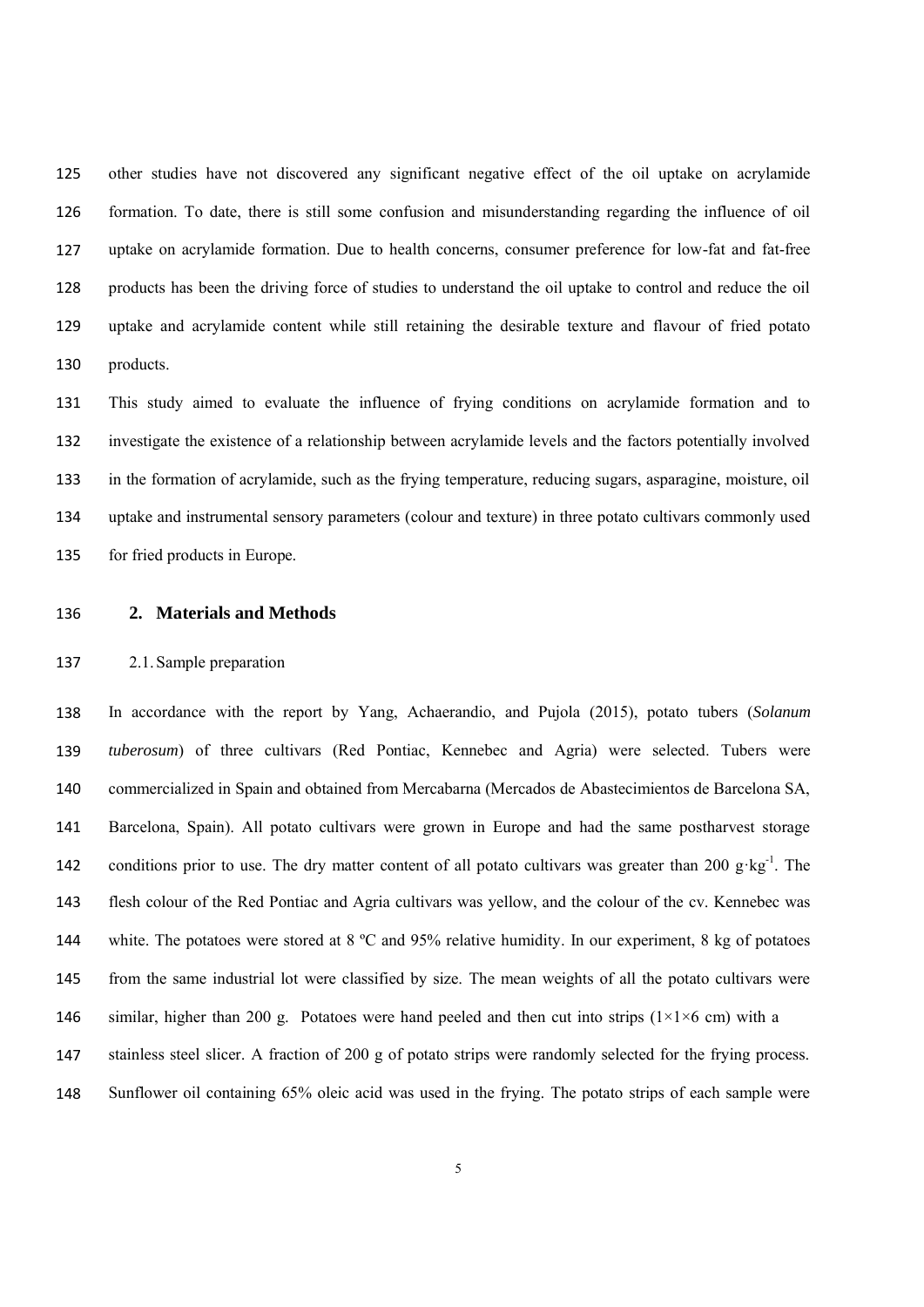149 fried in an electrical fryer (Taurus, Spain) at the following temperature-time conditions: (i) 190 °C for 160 s, (ii) 170 ºC for 240 s, (iii) 150 ºC for 330 s. The frying period was previously determined by the final colour of the frying strips. The final colour of the fried strips was fixed to standard 3 on the colour scale of the USDA standard for frozen French fries (USDA, 1988). The potato strips' mass to oil mass ratio (g/g) was 1:5. Each cultivar was fried in triplicate under the same frying conditions. After frying, portions of the samples were lyophilized using a Cryodos-45 freeze-drying instrument (Terrasa, Spain), packed in plastic bags and maintained at -20 ºC until further use. Another fraction of 200 g of fresh potato strips was homogenized and then the required weight was taken to undergo with the sugar and asparagine analysis.

2.2. Instrumental analysis of colour and texture

2.2.1. Colour

 The colour of the potato strips was measured using a Minolta CR-400 colorimeter (Osaka, Japan) in the CIE lab space. The L<sup>\*</sup> (lightness),  $a^*$  (greenness [-] to redness [+]), and  $b^*$  (blueness [-] to yellowness [+]) were recorded and evaluated. The parameters of hue angle  $(H^{\circ})$  and chroma (C) were calculated as  $H^{\circ}$ =tan  $(16*(a^*)$  and C=  $(a^{*2}+b^{*2})^{1/2}$ . Six measurements were taken for each experiment, and the results were 164 expressed as the mean value  $\pm$  standard deviation.

2.2.2. Texture analysis: Shear force and texture profile analysis

Shear force

 The shear force of the samples was measured using a texture analyser (TAXT plus, Stable Microsystems, Surrey, UK), as described by Singh, Kaur, McCarthy, Moughan, and Singh (2008). The test conditions used for the measurement were pre-test speed 1 mm/s; test speed 1 mm/s; post-test speed 1 mm/s; target distance of 30 mm into the samples and trigger force of 2 g. Six potato strips were taken for each experiment, and the shear force  $(N)$  was expressed as the mean value  $\pm$  standard deviation.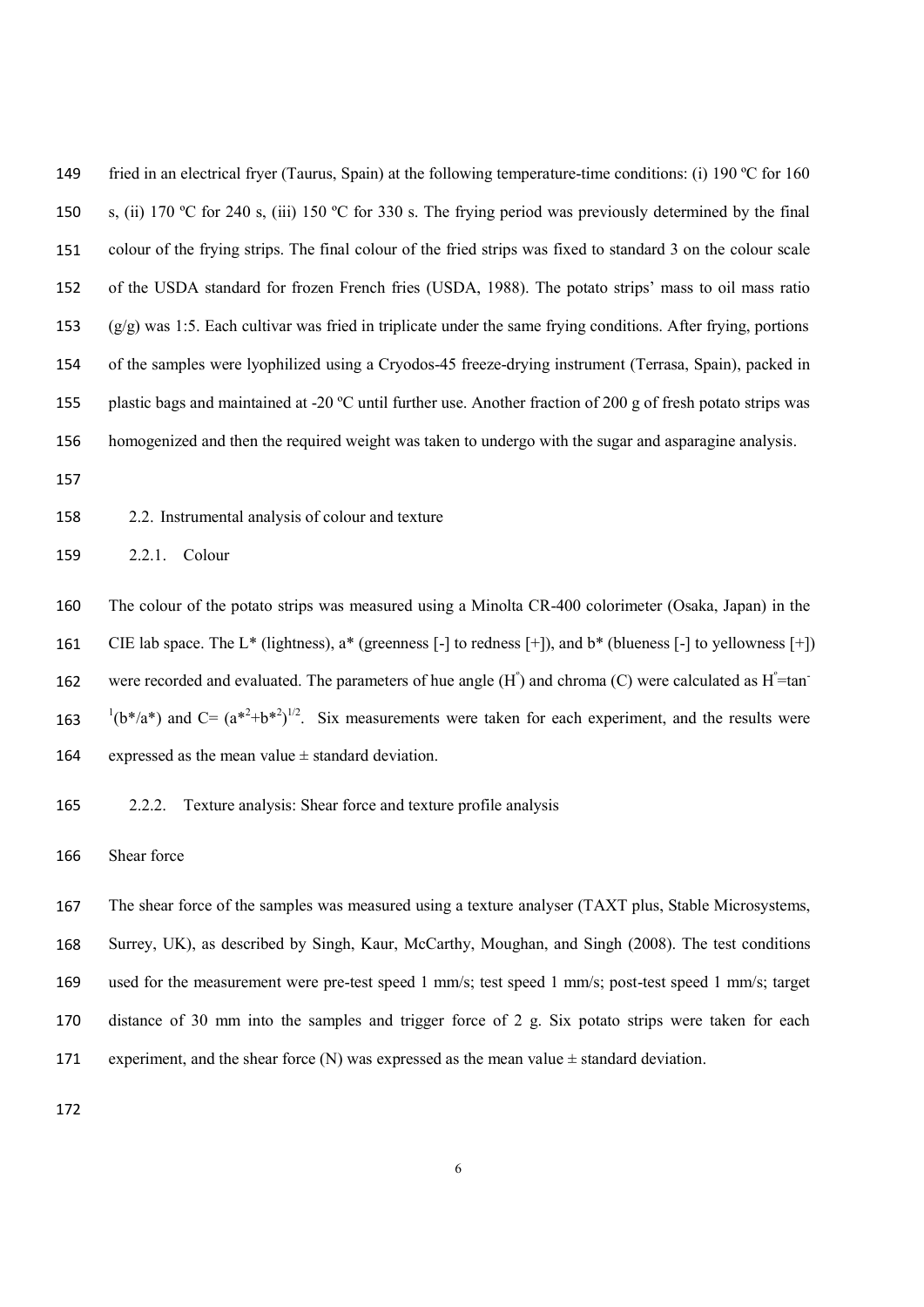### Texture profile analysis

 Each potato strip was cut to a length of 10.0 mm using a knife. The texture profile analysis (TPA) was performed with the parameters set to pre-test speed 0.83 mm/s, test speed 0.83 mm/s and post-test speed 0.83 mm/s; a rest period of 5 s between the two cycles; and a trigger force of 5 g. The maximum extent of the deformation was 10% of the original length. According to the definitions of Szczesniak (1975) and Bourne (1978), the TPA values for hardness (N), cohesiveness (dimensionless), springiness (mm) and chewiness (N x mm) were calculated from the resulting force-time curve. Six potato strips were tested for 180 each experiment, and the results were expressed as the mean value  $\pm$  standard deviation.

2.3.Analysis of moisture content

 The moisture content of the potato strips was measured by drying 5g of the homogenised samples in a convection oven until constant mass at 65 ºC. Analysis was conducted in triplicate for each individual experiment. The results were the mean of the triplicate experiments and expressed as  $g \cdot kg^{-1}$ .

2.4.Analysis of oil uptake

 2 g of dried potato sample was put in a Soxhlet extractor for 4 h using petroleum ether. After extraction, the samples were dried for 30 min at 100 ºC. The oil content was calculated by the difference between the initial weight and the end weight of each sample, and the results were expressed as  $g \cdot kg^{-1}$  (AOAC, 2005; Method 934.01).

2.5.Analysis of asparagine

 Asparagine was determined according to the assay (K-ASNAM) procedure of Megazyme International 2014. Briefly, 1 g of the homogenised fresh potato sample was homogenized in 10 mL of water for 3 min. 193 Following centrifugation (1000 rpm  $\times$  10 min, 4 °C), the concentration of the clear supernatant was between 0.005 and 0.50 g/L. 0.1 mL sample solution, 0.02 mL glutaminase, and pH 4.9 buffer were mixed and incubated for 5 min at room temperature. Then, 1.6 mL distilled water, 0.3 mL buffer (pH 8.0)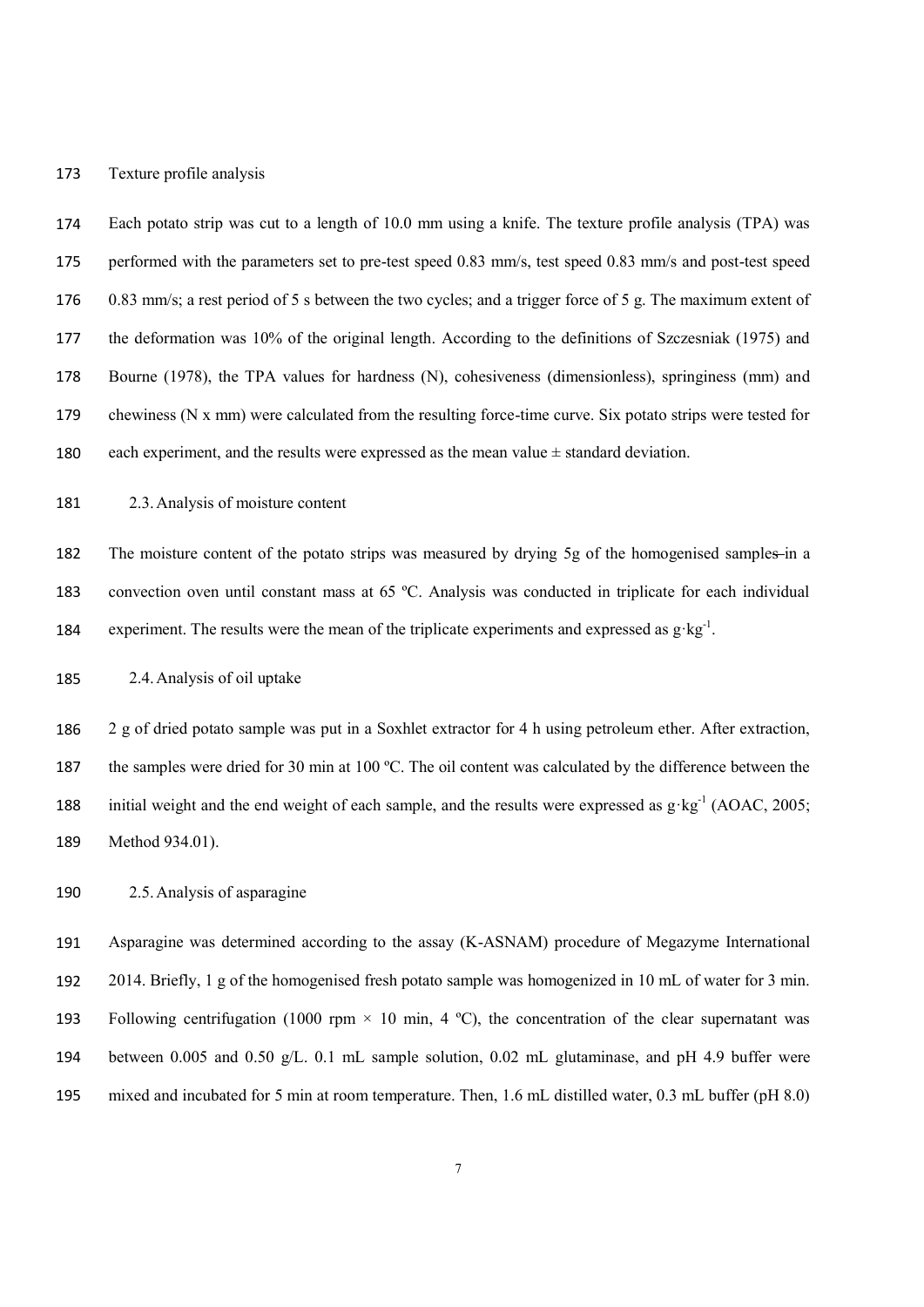and 0.2 mL NADPH were added, and the solution was mixed and incubated for 5 min at room temperature. The reaction was started by the addition of 0.02 mL glutamate dehydrogenase suspension 198 and the solution was mixed, and the absorbance of the solutions  $(A_1)$  was read by a spectrophotometer at 340 nm after 5 min and at 1 min intervals until the absorbance remained the same, indicating the end of 200 the reaction. Then,  $0.02$  mL asparaginase was added, and the absorbance of the solutions  $(A<sub>2</sub>)$  was read after 5 min and at 1 min intervals until the absorbance is constant. The blank solutions include all the 202 reagents of the samples without the 0.1 mL of sample solution. The asparagine was calculated as  $[(A_1 - B_2)(A_2 - B_1)(A_3 - B_2)]$   $A_2$ )<sub>sample</sub> –  $(A_1-A_2)$ <sub>blank</sub>] × 0.4949. If the sample has been diluted during the preparation, the result must be multiplied by the dilution factor. The results were expressed as  $g \cdot kg^{-1}$  of fresh weight, and each sample was analysed in triplicate.

2.6.Analysis of sugars

5 g of the homogenised sample were extracted by refluxing for 30 min with 40 mL of

 70% ethanol. The extract was vacuum-filtered, and the filtrate was diluted to 50 mL with ethanol. A 5 mL 209 aliquot of the solution was passed through a Waters Sep-Pak  $C_{18}$  column and filtered (0.45 µm pore-size 210 membrane), and then 20 µL of each filtrate was injected into a Hewlett Packard series 1100 high- performance liquid chromatograph (HPLC) equipped with a Beckman 110B injector and a Beckman 212 Refraction Index Detector (RID). The separation was performed using a Phenomenex Lunacolumn (250 x 4.6 mm i.d.), following (with a few modifications) the procedure of Hernandez, Gonzalez-Castro, Alba, and Garcia (1998). The mobile phase consisted of acetonitrile/water (78:22,  $v/v$ ), and the flow rate was 1.8 mL·min-1. Individual sugars (fructose, glucose and sucrose) were identified and quantified using external standards. Each sample was analysed in triplicate. The sugar contents were expressed as g·kg<sup>-1</sup> of fresh weight.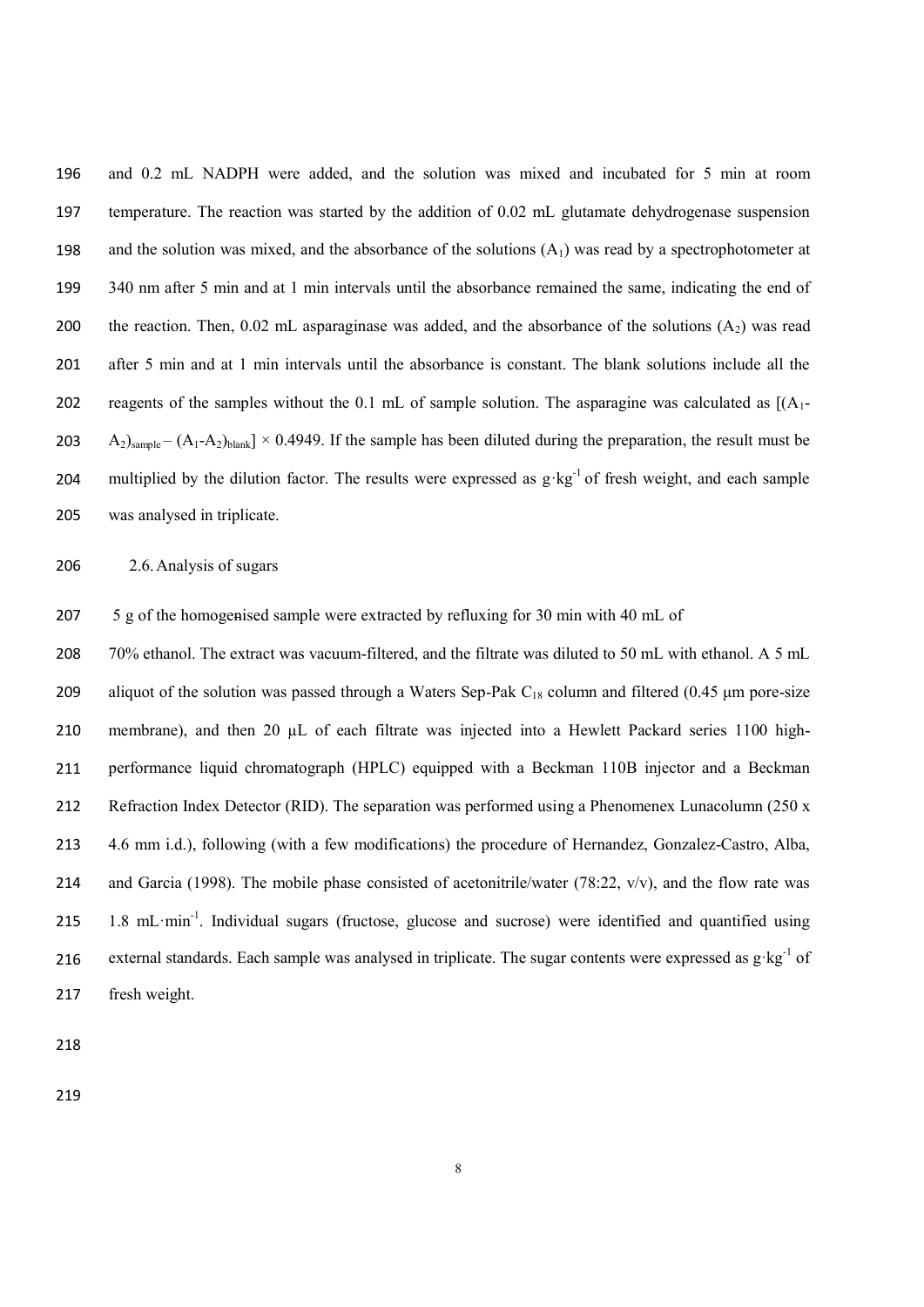### 2.7.Analysis of acrylamide

 The determination of acrylamide was conducted following (with a few modifications) the procedure of the gas chromatograph (PerkinElmer, 2004). 1 g of lyophilized powder was combined with 10 mL 0.1% formic acid solution and mixed on a wrist action shaker for 20 min. The mixture was refrigerated for 40 min for easier removal of the top oil layer. A 3 mL aliquot of the clarified aqueous phase (beneath the oil layer) was filtered through a 0.45 µm nylon syringe filter and stored for clean-up and analysis. The SPE tube was preconditioned with 2 mL acetone, followed by 2 mL 0.1% formic acid, at the rate of one drop per second, and the acetone and formic acid were discarded. 2 mL of the filtered extract solution was subjected to solid-phase extraction (SPE) (CarboPrep<sup>TM</sup> 200 tube, 6 mL, 500 mg) with only gravity flow. The SPE tube was washed with 1.0 mL water and the solution was quickly passed through the tube. Vacuum was used for up to 1 min to dry excess water from the tube. The acrylamide residue in the SPE tube was eluted with 2 mL of acetone with using gravity only and collected for GC-FID analysis.

 The GC analysis of the extract samples was performed on an AutoSystem gas chromatograph equipped with a flame ionization detector (FID) (Hewlett Packard 5890 series II) following the procedure by Sun *et al.* (2012). The column used was an Agilent HP-FFAP capillary (length=25 m, i.d.=0.2 mm, and 235 thickness=0.3 µm), and the analysis conditions were as follows: the initial column temperature was 236 settled at 100 °C for 0.5 min, then raised at a gradient of 10°C/min to 200 °C; the temperatures of the 237 injector and detector were set to 250 and 260 °C, respectively; helium was used as the carrier gas at a flow rate of 1 mL/min and a splitless of 1 min, and the injection volume was 1 µm. The results were expressed as  $\mu$ g·kg<sup>-1</sup> of lyophilized weight (LW).

2.8.Statistics

 The data reported was the mean of triplicate independent experiments. The variations were evaluated through one-way analysis of variance (ANOVA) using Minitab 16 Statistical software (MINITAB Inc, State College, PA, USA). Differences between mean values were evaluated using the HSD Tukey test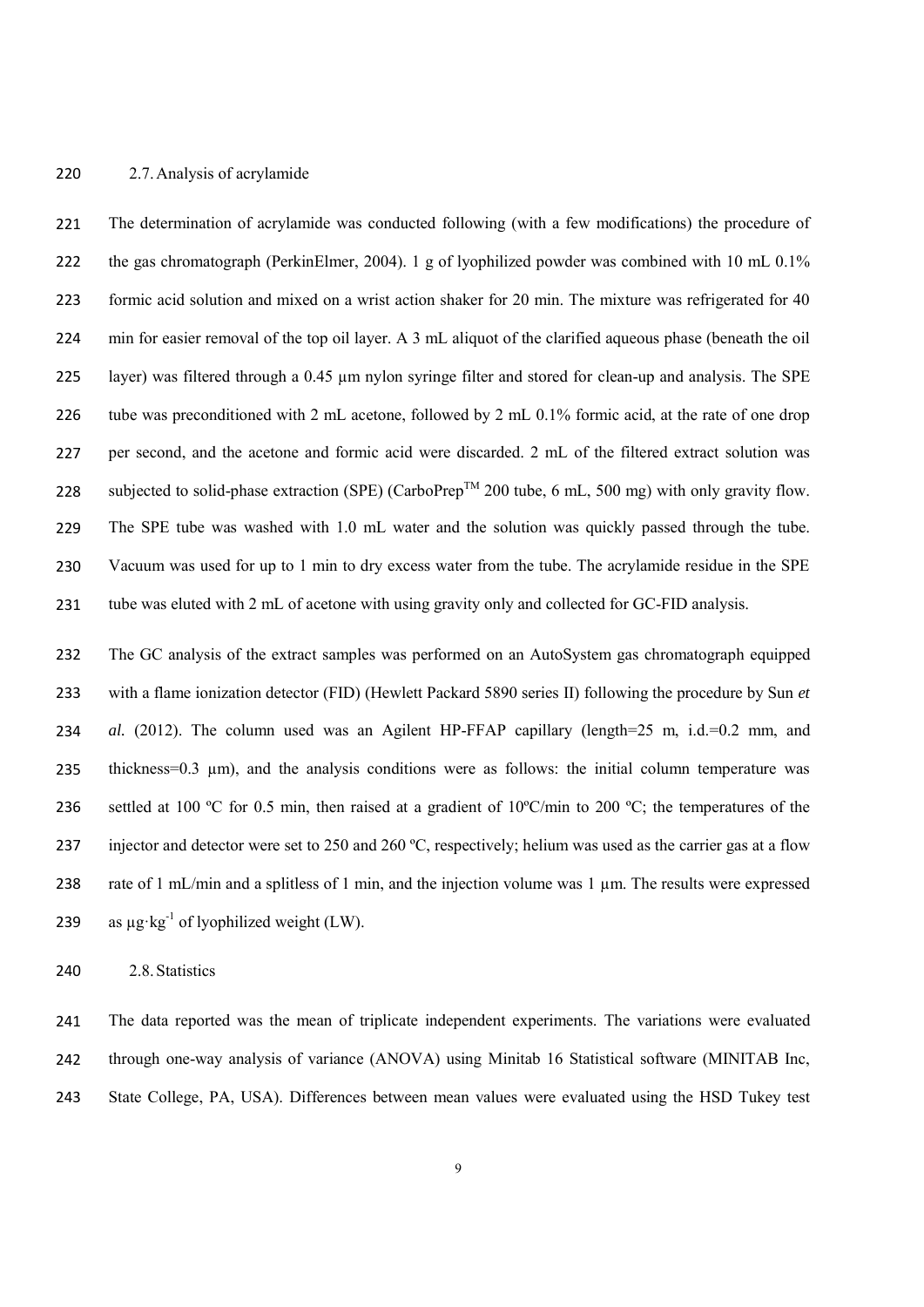with a 95% confidence interval. Pearson's correlation analysis was carried out to study the relationships between variables.

# **3. Results and Discussion**

# 3.1.Influence of frying temperature on acrylamide formation

 It is well-known that commercial potato strip production prefers to use the cultivars with lower reducing sugar (glucose and fructose) and asparagine contents. Although an upper limit has not been specified for cultivars suitable for potato frying production, CIAA (2009) advised the use of potato cultivars with a reducing sugar content of less than 3 g.kg<sup>-1</sup> fresh weight for use in fried potato products. In this study, three cultivars were selected: one (Red Pontiac) with a reducing sugar content of more than  $3 \text{ g} \cdot \text{kg}^{-1}$  fresh weight and two (Agria and Kennebec) with contents of less than 3 g.kg<sup>-1</sup> fresh weight. The concentrations of the assumed precursors of acrylamide (glucose, fructose and asparagine) are shown in Table 1. The concentrations of glucose in the Red Pontiac and Kennebec cultivars were  $3.14$  and  $1.26$  g.kg<sup>-1</sup> fresh weight, while the fructose concentrations were 1.76 and 0.85 g.kg<sup>-1</sup> fresh weight, respectively. The contents of glucose and fructose in the Agria cultivar were the lowest of the three cultivars. The values of asparagine ranged from 2.03 to 3.21 g.kg<sup>-1</sup> fresh weight, which is in line with the values (0.15-4.58 g.kg<sup>-1</sup>) fresh weight) reported for different cultivars by Vivanti, Finotti, and Friedman (2006).

 The frying time and oil temperature should be controlled to avoid high acrylamide levels, and the 261 temperature should not exceed 170-175 °C (Vinci et al., 2012). Thus, in this study, 150, 170 and 190 °C were selected for assessing the effect of temperature on acrylamide formation. The acrylamide levels of potato strips prepared by frying at 150, 170 and 190 ºC are shown in Figure 1; the contents for all tested cultivars ranged from 1975 to 5563  $\mu$ g.kg<sup>-1</sup> LW for 150 °C, 3124 to 5814  $\mu$ g.kg<sup>-1</sup> LW for 170 °C, and 4424 to 6035  $\mu$ g.kg<sup>-1</sup> LW for 190 °C, which are values slightly higher than those previously reported for fried potato products in other studies (Pedreschi et al., 2004; Pedreschi, Kaack, & Granby, 2006) because of the different frying conditions and potato cultivars. The lowest acrylamide content was found in the Kennebec cultivar. The acrylamide levels changes varied with the temperature and cultivar. As Figure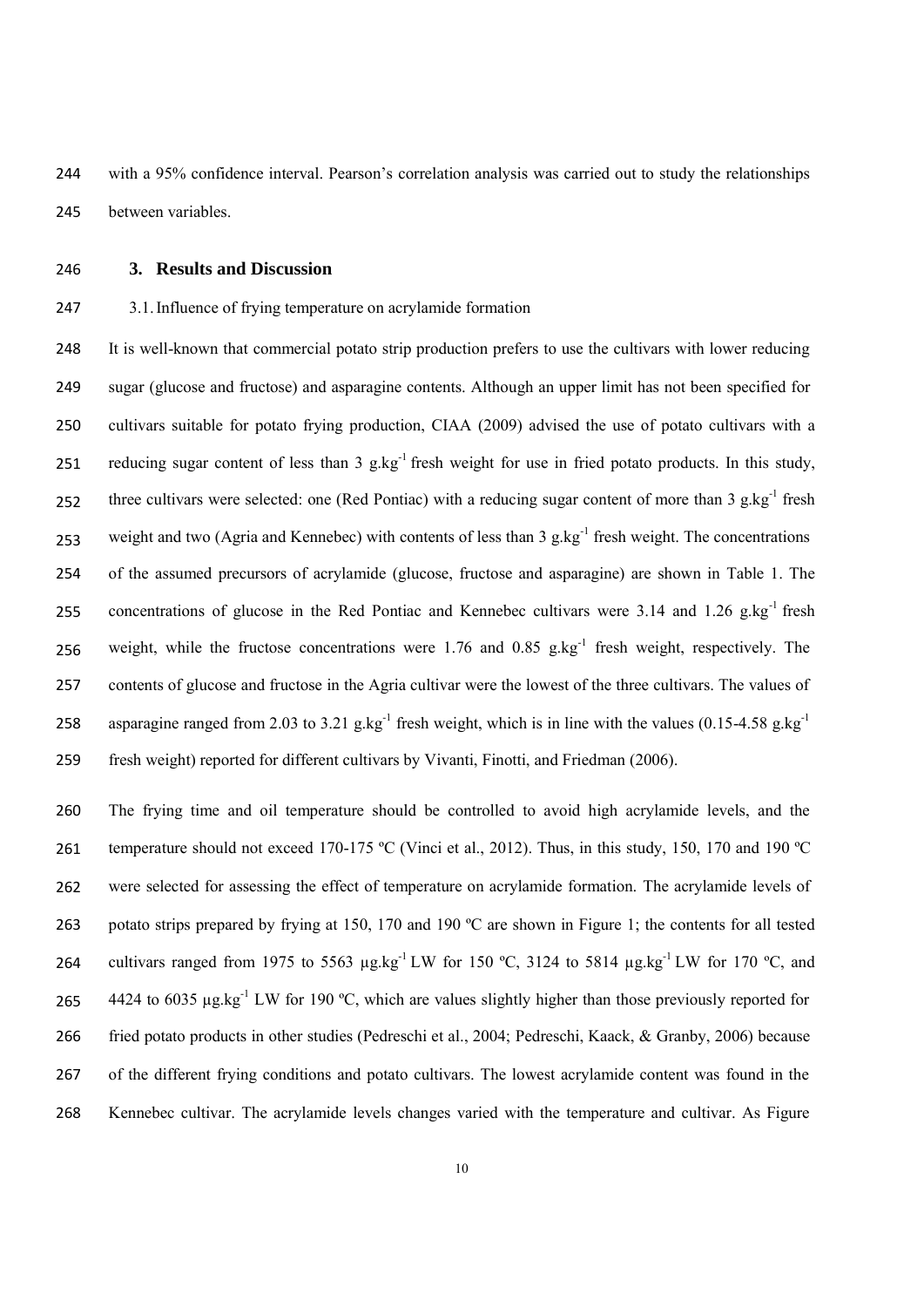269 1.A shows, the acrylamide content steadily increased with the frying temperature from 150 to 190 °C for 270 the Kennebec cultivar; it significantly increased as the frying temperature increased from 150 °C to 170 271 and 190 °C for the Red Pontiac cultivar; and it slightly increased with the temperature for the Agria cultivar. Hence, a higher temperature results in a higher acrylamide level in fried potato products, in agreement with other studies (Palazoğlu, et al., 2010; Pedreschi et al., 2006), but the degree of increase was not the same for different potato cultivars, which was attributed to the different contents of the acrylamide precursors and moisture.

 Correlations between the acrylamide in the fried potatoes and the concentrations of asparagine and sugars were investigated for all the tested cultivars together and separately for the individual cultivars and revealed some unexpected differences. There was a significant correlation between the asparagine 279 concentration and acrylamide level  $(r=0.423, p<0.05)$  (Table 2), but no significant correlations were found for the individual cultivars. As Figure 2.A shows, the Kennebec cultivar, with the lowest acrylamide content, had a lower asparagine level; the asparagine content of Agria was the highest of the three cultivars tested, but its acrylamide level was not higher than the content of Red Pontiac, which is consistent with the report of Vinci et al. (2012), who reported that the asparagine concentration is generally in excess compared to the reducing sugar content in some cultivars, so that the reducing sugar content is the limiting factor in acrylamide formation.

 The correlation between reducing sugar and acrylamide contents is also shown in Table 2. Overall, there 287 was a significant correlation ( $r=0.652$ ,  $p<0.01$ ), but considering the individual cultivars, it was only found 288 in Red Pontiac ( $r=0.626$ ,  $p<0.05$ ). The differences between the individual cultivars were more apparent when acrylamide was correlated with fructose and glucose concentrations. Overall there were significant 290 correlations between fructose and acrylamide  $(r=0.621, p<0.01)$  and glucose and acrylamide  $(r=0.663, p<0.01)$  p<0.01), and a significant correlation within the three cultivars was only found in the Red Pontiac cultivar 292 for fructose ( $r=0.614$ ,  $p<0.05$ ) and glucose ( $r=0.615$ ,  $p<0.05$ ). As Figure 2.B shows, the Red Pontiac, with the highest acrylamide content, generally contained the highest reducing sugar content, while the reducing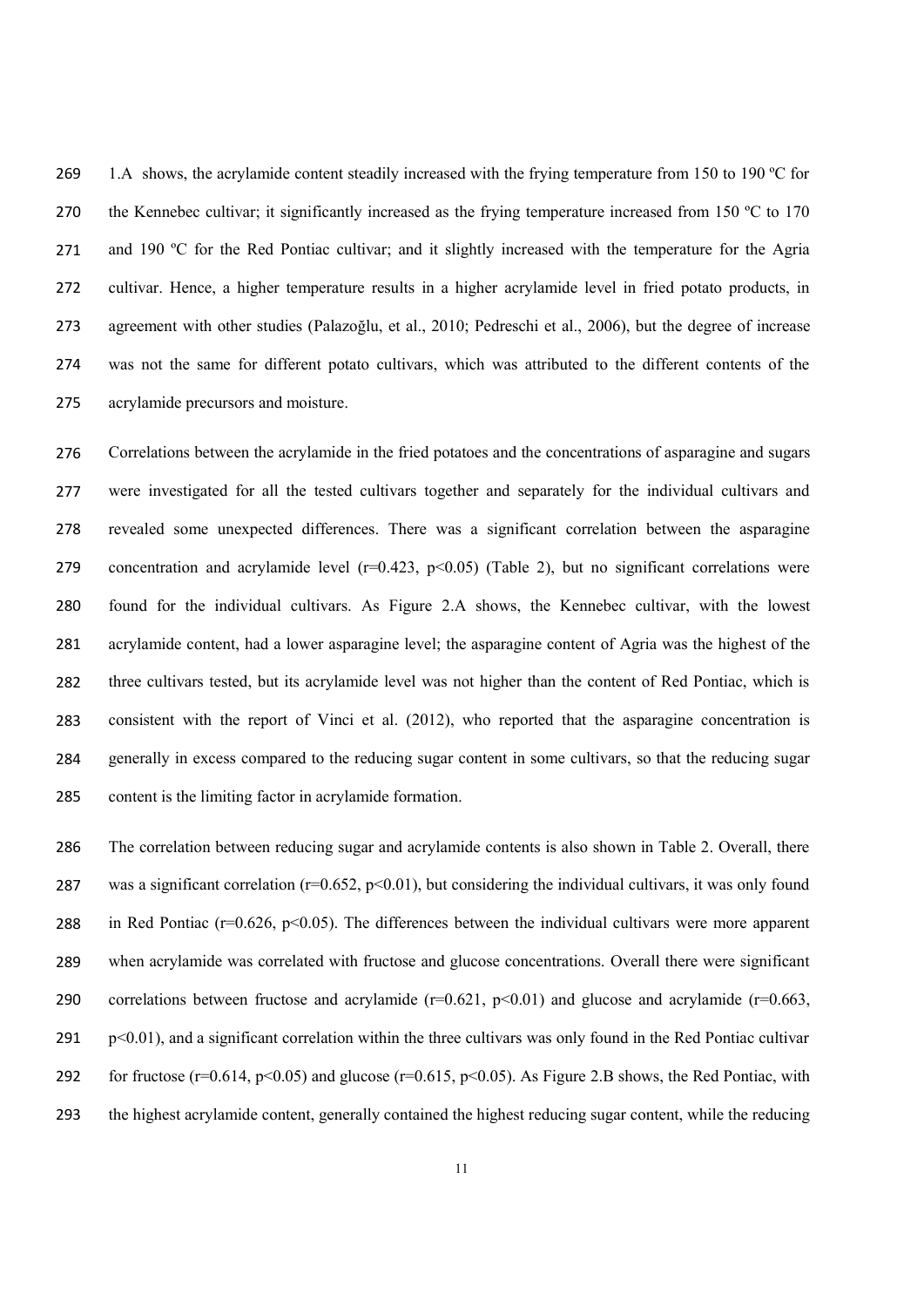sugar content of Agria was the lowest of the three cultivars, but the acrylamide content was higher than 295 that of Kennebec, which is not consistent with several studies (Marquez & Anon, 1986; Amrein et al., 2003) that reported significant correlations between the reducing sugar and acrylamide contents. Therefore, the mechanistic pathway of acrylamide formation is complex, and it is not possible to say whether this is the explanation for these contrasting correlations without more detailed kinetic studies of the acrylamide formation. However, it may provide the new evidence to prove the suggestions of Halford et al. (2012), who reported that when the sugar content was relatively high, the acrylamide formation was proportional to the sugar concentration.

302 There was a significant correlation between sucrose content and acrylamide formation (r=0.699, p<0.01). However, sucrose was not considered a precursor of acrylamide formation because the sucrose 304 concentration was significantly correlated with reducing sugars ( $r=0.610$ ,  $p<0.01$ ), so it may not necessarily reflect a direct relationship. Sucrose has been shown to contribute to acrylamide formation, which may be due to the hydrolysis through an enzymatic, thermal or acid-catalysed reaction (Halford et al., 2012).

3.2.Relationship between acrylamide formation, oil uptake and moisture content

3.2.1. Oil uptake and acrylamide formation

 The oil uptake is a complex mechanism that is not clearly understood, and the initial product structure, the interchanges between the product and the heating medium, and the variations in the product and oil properties are the factors that explain this phenomenon (Ziaiifar, Achir, Courtois, Trezzani, & Trystram, 2008). The oil uptake in the three cultivars after frying at different temperatures is shown in Figure 1.B. The oil uptake decreased as the frying temperature increased from 150 to 190 ºC for all tested cultivars, although this effect was more evident in previous studies (Moyano & Pedreschi, 2006; Pedreschi & Moyano, 2005). Increasing the temperature from 150 to 190 ºC significantly reduced the oil uptake only for the Kennebec cultivar, as the extents of reduction for the Red Pontiac and Agria cultivars were not great. This trend was similar to that of the acrylamide levels at different temperatures. The correlation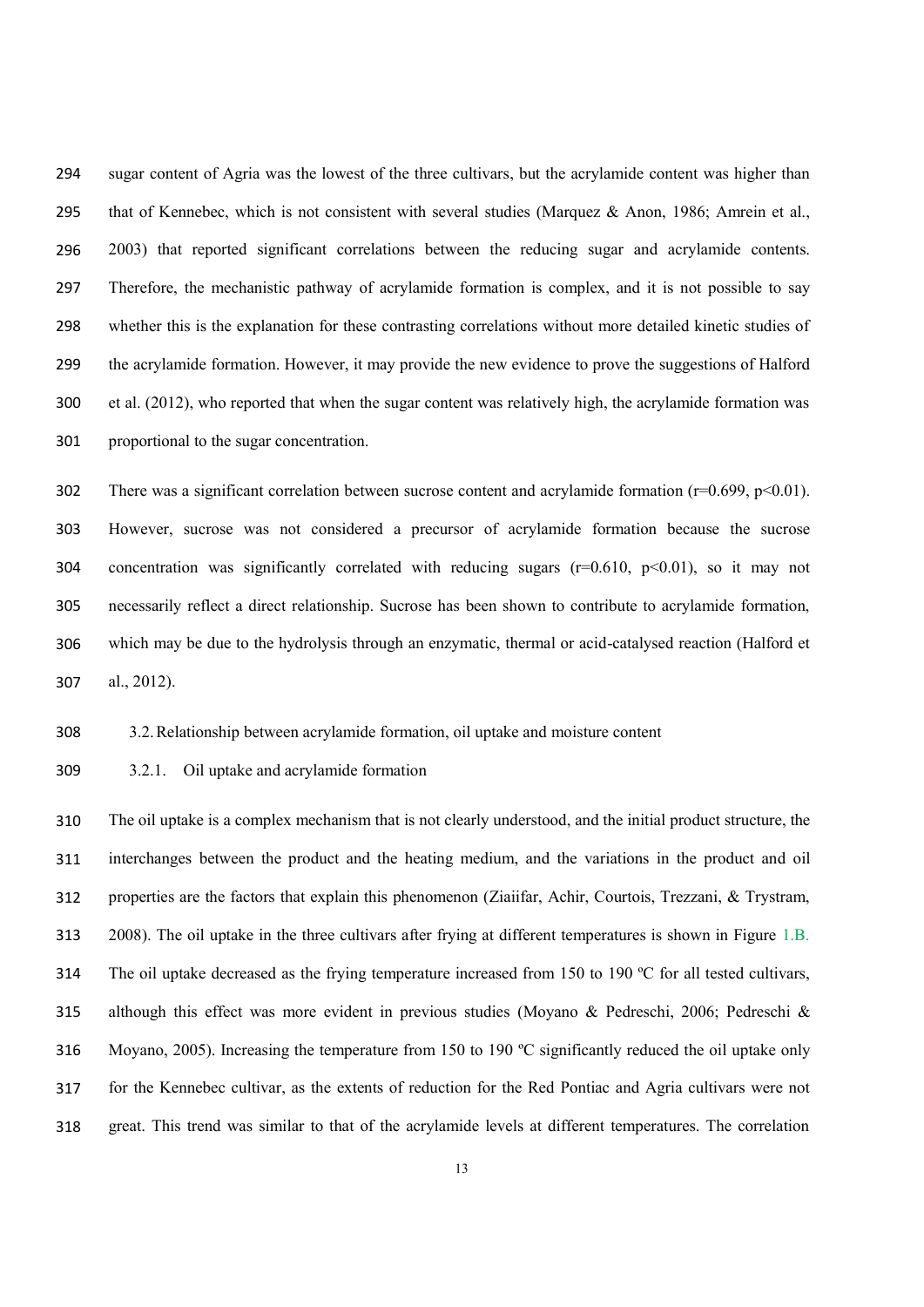319 between the oil uptake and acrylamide formation was significantly negative  $(r=0.505, p<0.01)$  in all analysed cultivars after frying. However, a much stronger and significant correlation was found in the 321 Kennebec cultivar ( $r=0.781$ ,  $p<0.01$ ). The crust formation during frying may promote lesser losses of water and then, acrylamide diffusion across the potato tissue may be possible.

 Oil uptake reduction is also very important when frying potato strips. Therefore, the relationship between the oil uptake and the acrylamide formation necessitates that we find an optimum frying condition to obtain lower levels of both acrylamide content and oil uptake.

3.2.2. Moisture content, oil uptake and acrylamide formation

328 The difference in the moisture content between the cultivars and temperatures was not great (Figure 5) because decreasing the temperature necessitates increasing the frying time, resulting in similar final moisture content. However, the moisture content slightly increased with the temperature from 150 to 190 ºC, ranging from 572 to 697 g.kg-1, which was coincident with those reported by Pedreschi and Moyano (2005). Amrein, Limacher, Conde-Petit, Amadò, and Escher (2006) reported a strong effect of the moisture content on the activation energy of acrylamide formation, which explains why lower temperatures for longer times are known to yield lower acrylamide levels in the final product.

338 From our results, strong correlations were found in the Kennebec  $(r=0.928, p<0.01)$  and Red Pontiac (r=0.595, p<0.05) cultivars.

 Gamble, Rice, and Selman (1987) found that moisture loss and oil uptake are interrelated, and both are linear functions of the square root of the frying time. In addition, Ziaiifar et al. (2008) reported that the more water is removed from the surface, the more oil is absorbed.

347 A significant negative correlation was found in the Kennebec cultivar ( $r=0.778$ ,  $p<0.05$ ), which is in

agreement with the report by Southern, Xiaodong, and Farid (2004). As a result, the oil uptake

 tends to decrease as the final moisture content increases during frying, which is in agreement with other studies (Gamble et al., 1987; Ziaiifar et al., 2008). However, the results also showed that there may be a

characteristic curve of oil uptake against moisture content, and the curves for the different cultivars may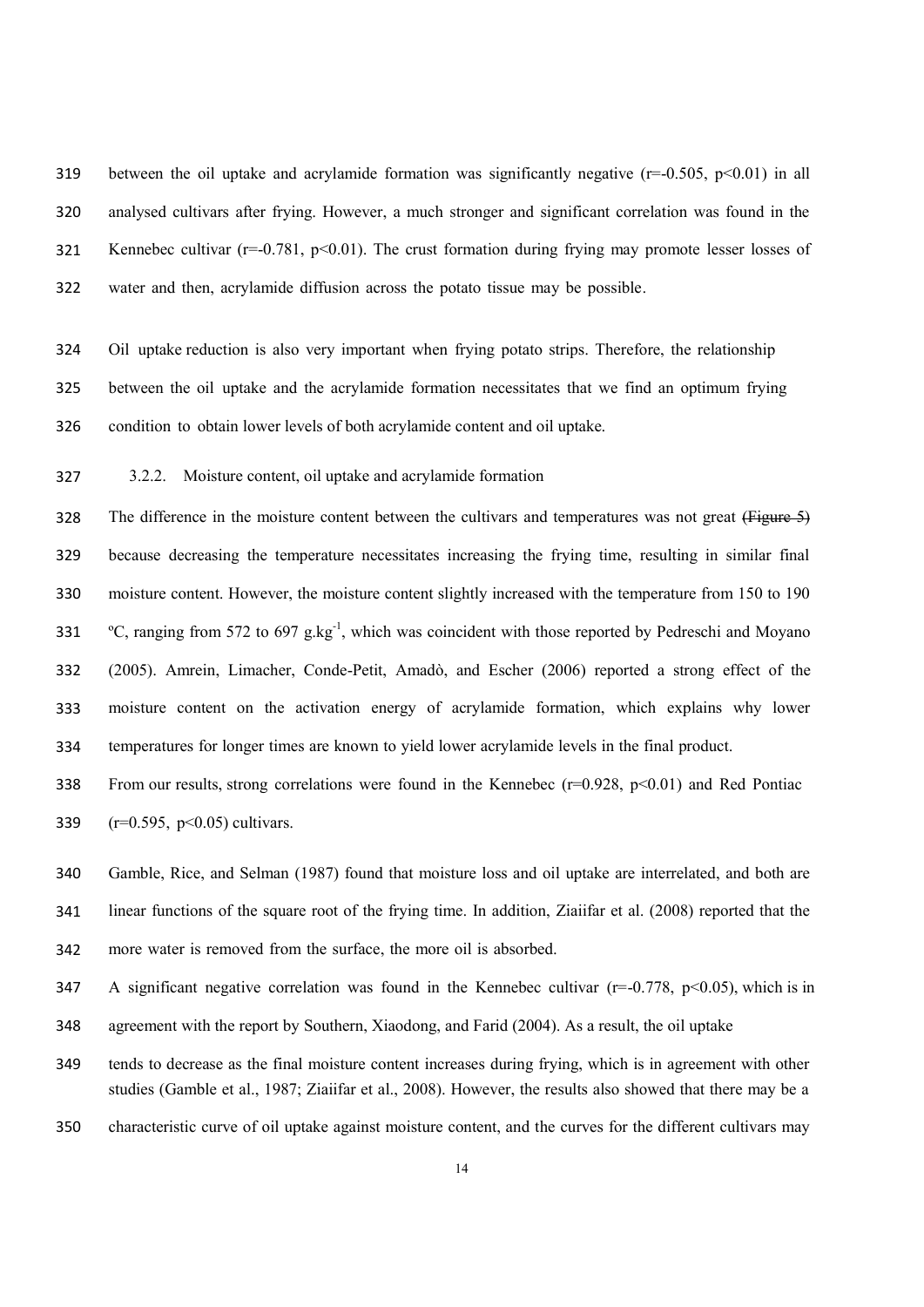be distinct.

- 3.3.Correlations of acrylamide formation and oil uptake with instrumental sensory parameters: colour and texture
- 3.3.1. Colour, acrylamide formation and oil uptake

 The colour values are shown in Figure 3. In our experiment, the final colour of the French fries was visually classified between the standard 2 and 3 (USDA, 1988). The L\* and H values tended to decrease and the b\* and C values increased compared to their original values in the Red Pontiac and Kennebec cultivars, but the change of colour in the Agria cultivar between the fresh and fried potato strips was slight, which may be due to the reducing sugar content in the fresh potatoes. L\* tends to decrease as the frying temperature is increased from 150 to 190 ºC, which means that the potato strips get darker. b\* 361 refers to the yellowness, and  $b^*$  and C (positively correlated with the colour parameters of  $a^*$  and  $b^*$ ) tend to increase, which proves that the frying strips get more red and yellow as the frying temperature increases; the H value decreased as the frying temperature increased. However, Table 2 shows that the colour parameters presented significant correlations with the acrylamide content of the potato cultivars. The correlation in all cultivars between the L\* value and acrylamide content was significant and negative 366 ( $r=0.586$ ,  $p<0.01$ ), while the b<sup>\*</sup> and C values presented positive significant correlations with the acrylamide content for all tested cultivars (r=0.420 and 0.479, p<0.05, respectively). However, the H values showed no significant correlations with the acrylamide content in all cultivars. Furthermore, the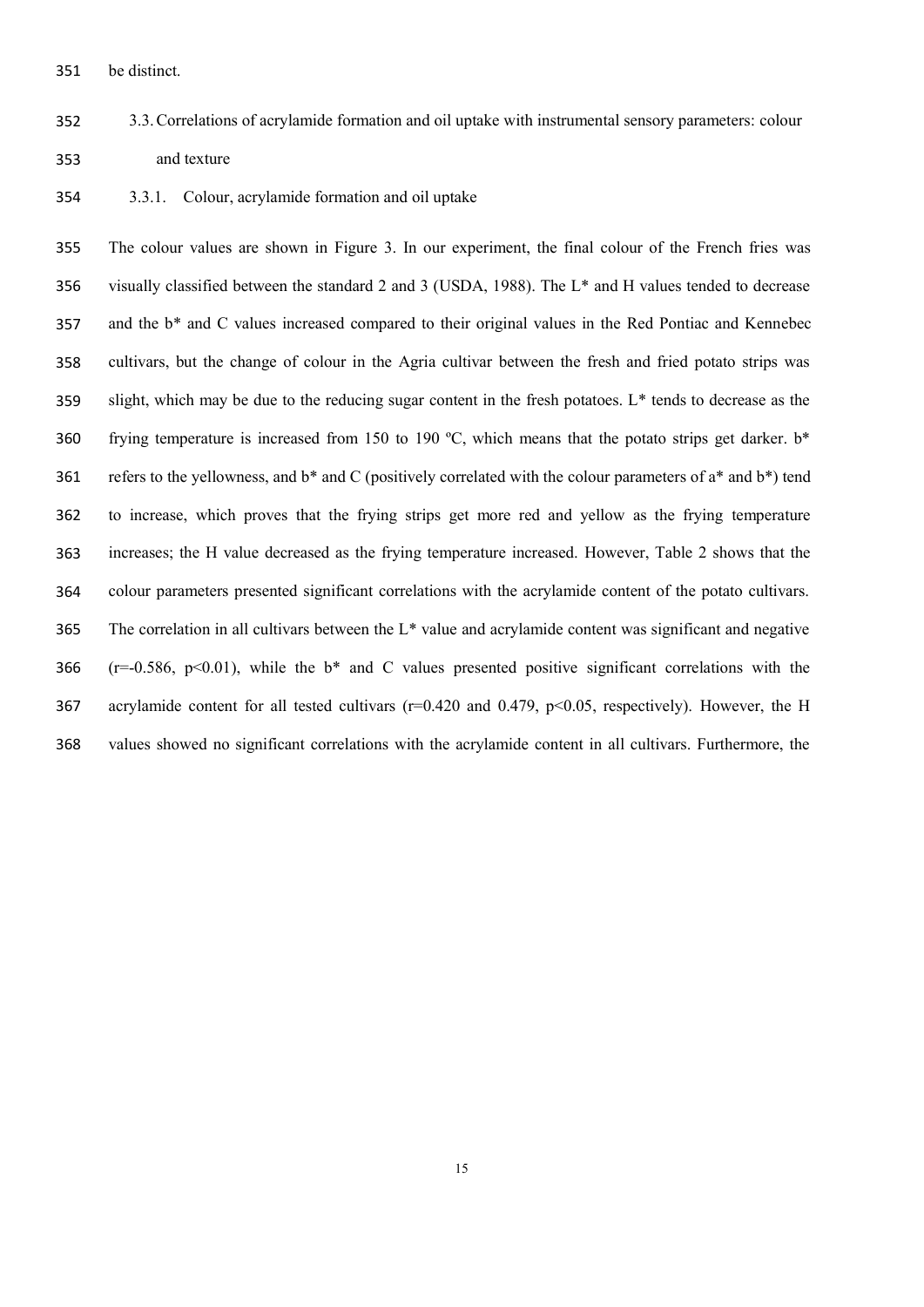lightness of the frying strips decreased as the acrylamide formation increased, which was attributed to the potato strips getting darker as a result of Maillard reactions, while the changing of the C and H valued (C increased and H decreased) as the frying temperature increased is because of the Maillard non-enzymatic reaction development (Pedreschi et al., 2006).

373 The oil uptake vs. colour parameters in potato cultivars fried at 150, 170 and 190 °C are shown in Table 2.

 There is clear effect of the colour parameter values on the oil uptake in the cultivars: the L\* and H values 375 showed good correlations with the oil uptake  $(r=0.738$  and 0.569, p<0.01, respectively); the b\* and C values showed negative and no significant correlations with the oil uptake in all cultivars.

3.3.2. Texture parameters, acrylamide formation and oil uptake

 The textural changes in the potato cultivars fried at 150, 170 and 190 ºC are shown in Figure 4. Compared to the textural values of fresh potatoes (Table 1), the shear force, hardness and chewiness decreased significantly, and the changes in the springiness and cohesiveness were slight. The shear force and hardness decreased because of the starch gelatinization and lamella media solubilisation during frying (Andersson, Gekas, Lind, Oliveira, & Oste, 1994). The difference in the textural values between the different temperatures was not significant, which is attributed to the higher temperature necessitating a shorter frying time, affecting the final textural values.

 Only the shear force of the textural parameters presented a positive significant correlation with the 387 acrylamide content ( $r=0.749$ ,  $p<0.01$ ) The negative and significant correlation of  $L^*$  with the shear 389 force was found in all cultivars after frying  $(r=0.648, p<0.01)$ . In addition, there were negative significant correlations between L\* and the shear force in the Red Pontiac and Kennebec cultivars (r=- 0.777 and -0.439, p<0.05, respectively).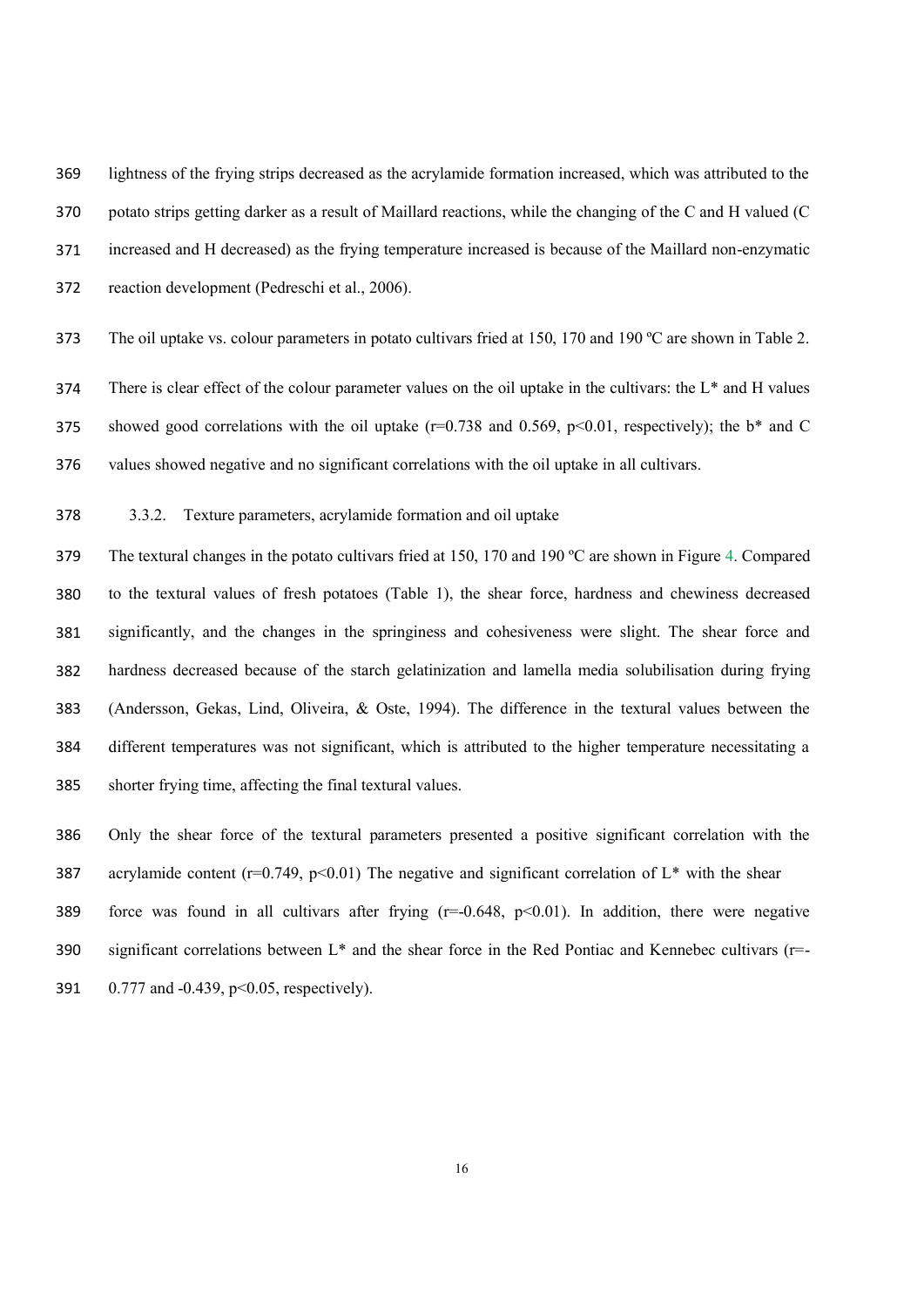Therefore, when frying at 190 ºC, the potato strips were harder and darker and contained less oil and higher acrylamide levels than potato strips fried at 150 ºC in all cultivars, which agreed with Pedreschi and Moyano. (2005).

## **4. Conclusions**

 The composition of the fresh potato cultivar is the primary factor in the formation of acrylamide. Frying temperature is also relevant. Frying potato strips at 190 ºC resulted in more acrylamide, less oil uptake, more moisture, and darker and harder strips than those fried at 150 ºC. However, apart from the reducing 399 sugars and asparagine, there are other <del>factors</del> aspects affecting the acrylamide formation. In our present study, sucrose and oil uptake may play a role in the final concentration of acrylamide. According to our results, fried strips at 170-190ºC, that contained moisture and oil uptake higher than

650 and 150 g·kg<sup>-1</sup>, respectively, may give rise to higher contents of

acrylamide. However, for the cultivars with lower reducing sugars content (Agria), it may be possible that

- the hydrolysis of sucrose during the frying process lead to increase the acrylamide content. The significant correlations obtained between colour, and
- texture, colour and oil uptake and texture and acrylamide content indicate the intrinsic relationship between the properties of the fried potato strips and the acrylamide content. Further studies are needed with potatoes that contain low sugar content to confirm these relationships and establish the possible limitations of the frying process, regarding the acrylamide content. On the other hand, the estimation of the acrylamide content on low sugar content potatoes from the instrumental properties of the fried potato strips may be a possibility.
- 

# **Acknowledgments**

This work was supported in part by the China Scholarship Council (File number. 201206990014).

# **References**

422 | Amrein, T. M., Limacher, A., Conde-Petit, B., Amadò, R., & Escher, F. (2006). Influence of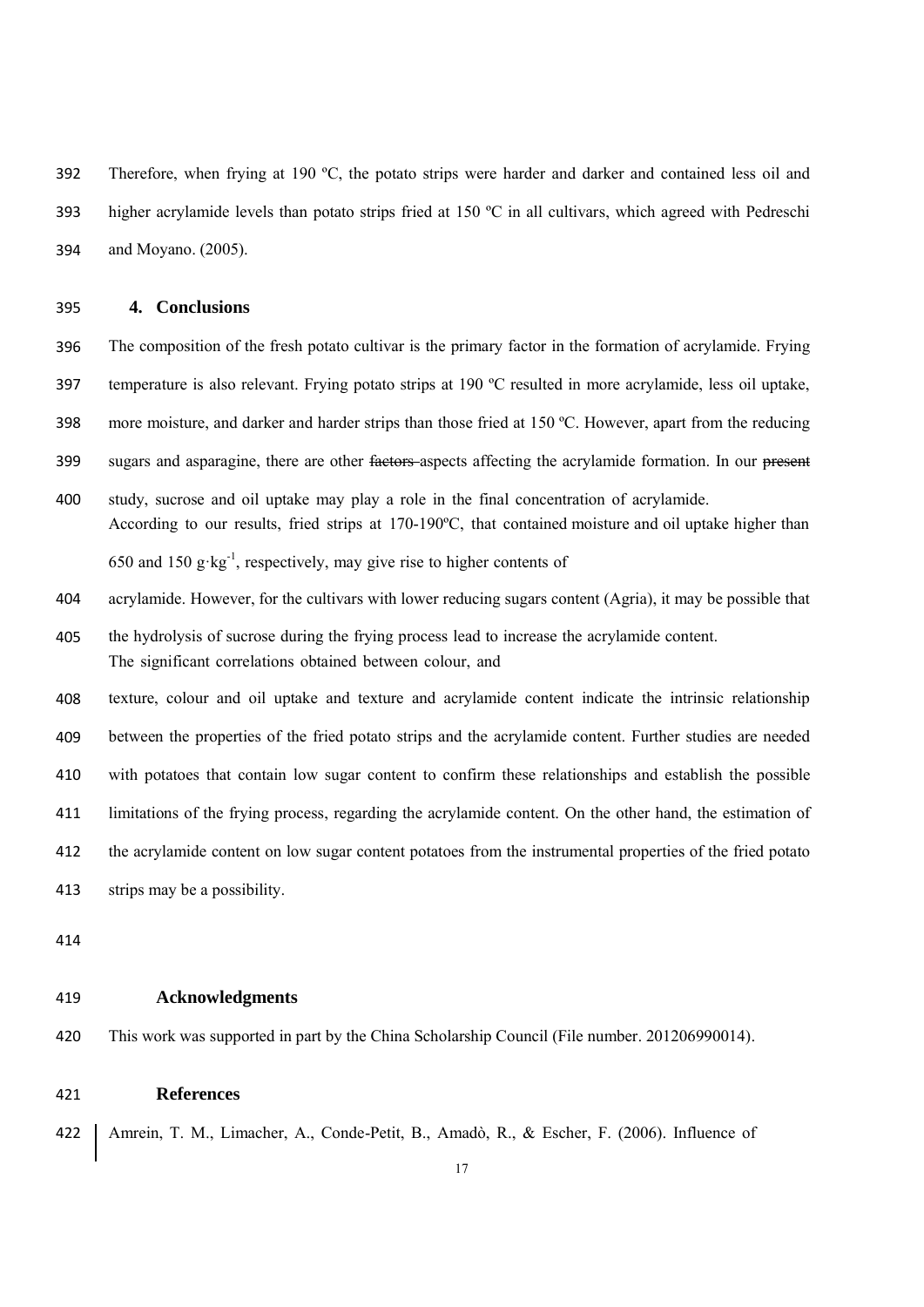- thermal processing conditions on acrylamide generation and browning in a potato model system. *Journal of Agriculture and Food Chemistry, 54(16), pp 5910-6-5916.*
- Amrein, T. M., Bachmann, S., Noti, A., Biedermann, M., Barbosa, M. F., Biedermann-Brem, S., Grob, K., 426 | Keiser, A., Realini, P., Escher, F., & Amadò, R. (2003). Potential of acrylamide formation,
- sugars, and free asparagine in potatoes: A comparison of cultivars and farming systems. *Journal of Agricultural and Food Chemistry, 51 (18)* , pp 5556-5560.
- Andersson, A., Gekas, A., Lind, I., Oliveira, F., & Oste, R. (1994). Effect of preheating on potato texture.

*Critical Reviews in Food Science and Nutrition, 34(3)*, 229-251.

- Bourne, M. C. (1978). Texture profile analysis. *Food Technology*, *32*, 62-66.
- Blumenthal, M. M., & Stier, R. F. (1991). Optimization of deep-fat frying operations. *Trends in Food Science and Technology, 2*, 144-148.
- Capuano, E., Oliviero, T., Acar, O. C., Gökmen, V., & Fogliano, V. (2010). Lipid oxidation
- promotes acrylamide formation in fat-rich model systems. *Food Research International, 43(4)*, 1021- 26 1026.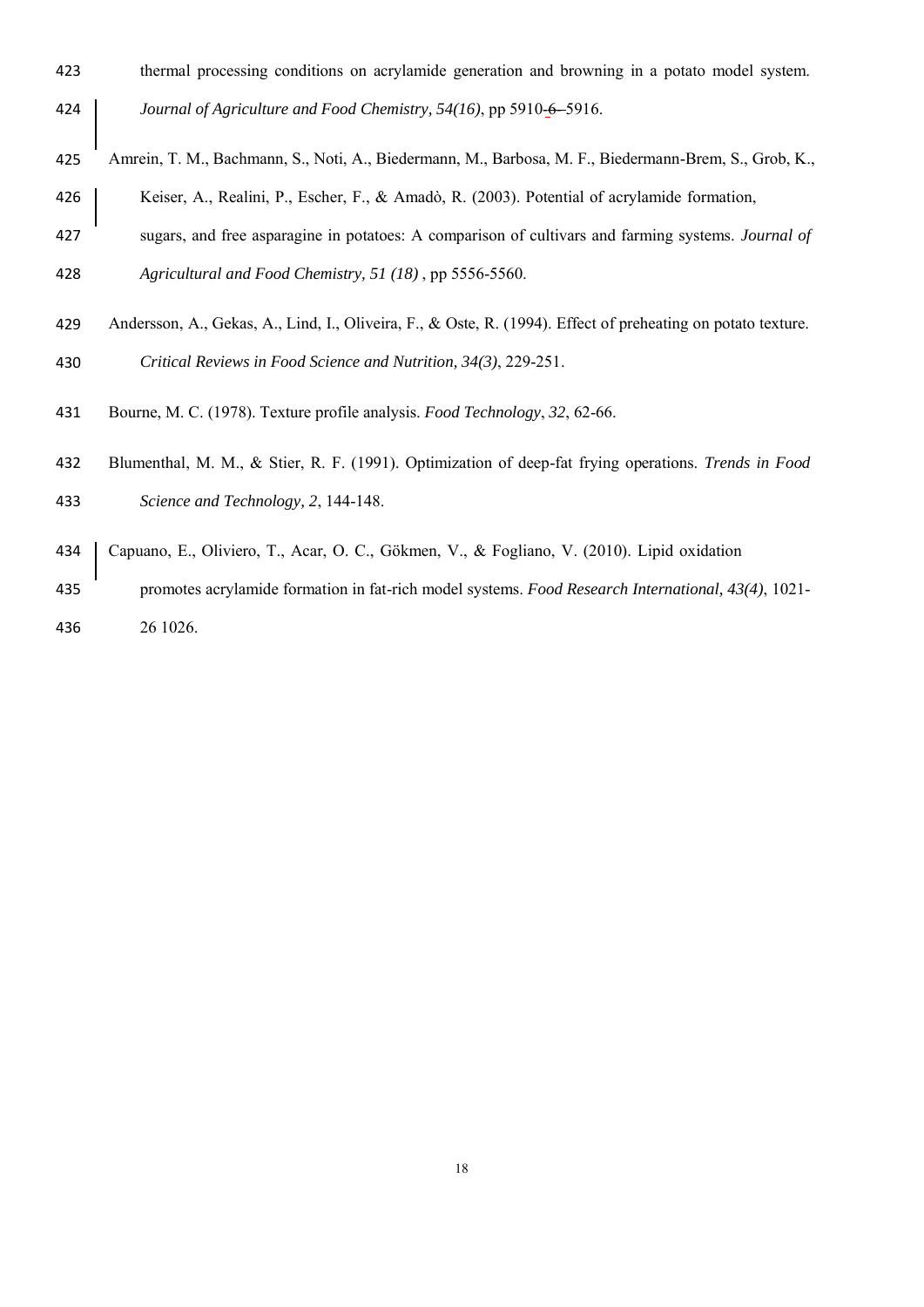- Cheong, T. K., Hwang, E., & Hyong, L. (2005). Reducing acrylamide in fried snack products by adding amino acids. *Journal of Food Science, 70 (5)* , 354-357 C354-C357.
- Daniali, G., Jinap, S., Hanifah, N.L., & Hajeb, P. (2013). The effect of maturity stages of banana on the formation of acrylamide in banana fritters. *Food Control, 32(2)*, 386-391.
- EFSA (2011). Science Report of EFSA-Results on acrylamide levels in food from monitoring years 2007- 2009 and exposure assessment. *EFSA Journal, 9(4)*, 2133 (48 pp)
- Garayo, J., & Moreira, R. (2002). Vacuum frying of potato chips. *Journal of Food Engineering, 55(2)*, 181-191.
- Gamble, M. H., Rice, P., & Selman, J. D. (1987). Relationship between oil uptake and moisture loss during frying of potato slices from c.v. Record U.K. tubers. *International Journal of Food Science and Technology, 22(3)*, 233-241.
- Halford, N. G., Muttucumaru, N., Powers, S. J. Gillatt, P. N., Hartley, L., Elmore, J. S., & Mottram, D. S.
- (2012). Concentrations of free amino acids and sugars in nine potato varieties: Effect of storage and relationship with acrylamide formation. *Journal of Agricultural and Food Chemistry, 60(48)*, 12044- 12055.
- Hernandez, J. L., Gonzalez-Castro, M. J., Alba, I. N., & Garcia, C. C. (1998). High-performace liquid chromatographic determination of Mono- and Oligosaccharides in vegetables with evaporative light- scattering detection and refractive index detection. *Journal of Chromatographic Science, 36(6)*, 293- 298.
- Hogervorst, J. G., Schouten, L. J., Konings, E. J., Goldbohm, R. A., & Van den Brandt, P. A. (2007). A prospective study of dietary acrylamide intake and the risk of endometrial, ovarian, and breast cancer. *Cancer Epidemiology, Biomarkers and Prevention, 16(11)*, 2304-2313.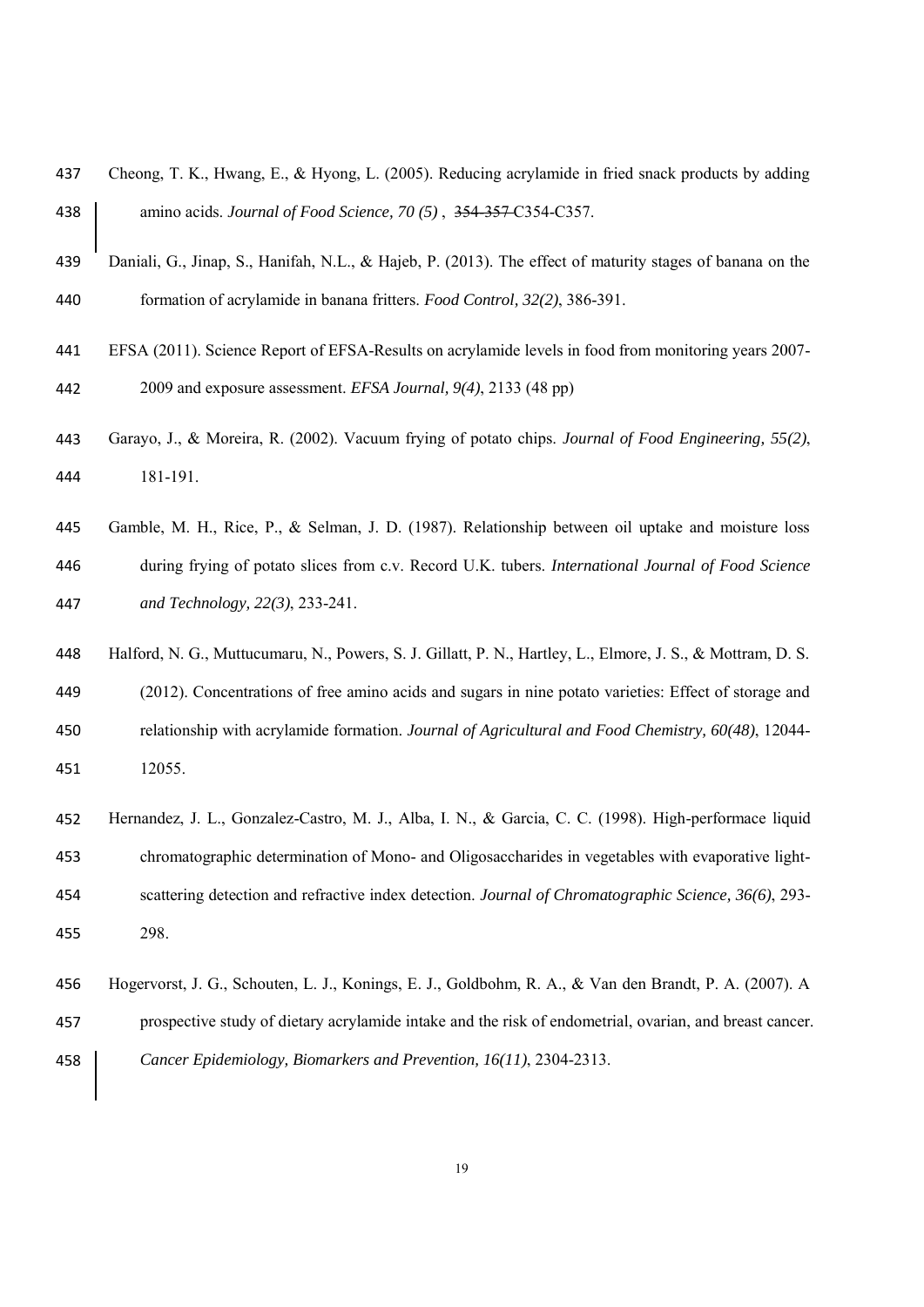- Hu, Q., Xu, X., Fu, Y., & Li, Y. (2015). Rapid methods for detecting acrylamide in thermally processed foods: A review. *Food Control, 56*, 135-146.
- Hubbard, L. J., & Farkas, B. E. (1999). A method for determining the convective heat transfer coefficient during immersion frying. *Journal of Food Process Engineering, 22(3)*, 201-214.
- Marquez, G., & Anon, M. C. (1986). Influence of reducing sugars and amino acids in the color development of fried potatoes. *Journal of Food Science, 51(1)*, 157-160.
- Mottram, D. S., Wedzicha, B. L., & Dodson, A. T. (2002). Acrylamide is formed in the Maillard reaction. *Nature, 419(6906)*, 448-449.
- Moyano, P. C., & Pedreschi, F. (2006). Kinetics of oil uptake during frying of potato slices: Effect of pre-treatments. LWT-*Food Science and Technology, 39(3)*, 285-291.
- Palazoğlu, T. K., Savran, D., & Gökmen V. (2010). Effect of cooking method (baking compared with frying) on acrylamide level of potato chips. *Journal of Food Science, 75(1)*, 25-29 E25-E29.
- Pedreschi, F., & Moyano, P. C. (2005). Effect of pre-drying on texture and oil uptake of potato chips. LWT-*Food Science and Technology, 38(6),* 599-604.
- Pedreschi, F., Kaack, K., & Granby, K. (2006). Acrylamide content and color development in fried potato strips. *Food Research International, 39(1)*, 40-46.
- Pedreschi, F., Kaack, K., & Granby, K. (2004). Reduction of acrylamide formation in potato slices during
- frying. LEBENSMITTEL-WISSENSCHAFT UND-TECHNOLOGIE‐ *Food Science and Technology, 37(6)*, 679-685.
- Perkin Elmer (2004). Acrylamide Analysis by Gas Chromatography.
- http://www.perkinelmer.com/CMSResources/Images/44-74337FAR\_GCAcrylamideAnalysis.pdf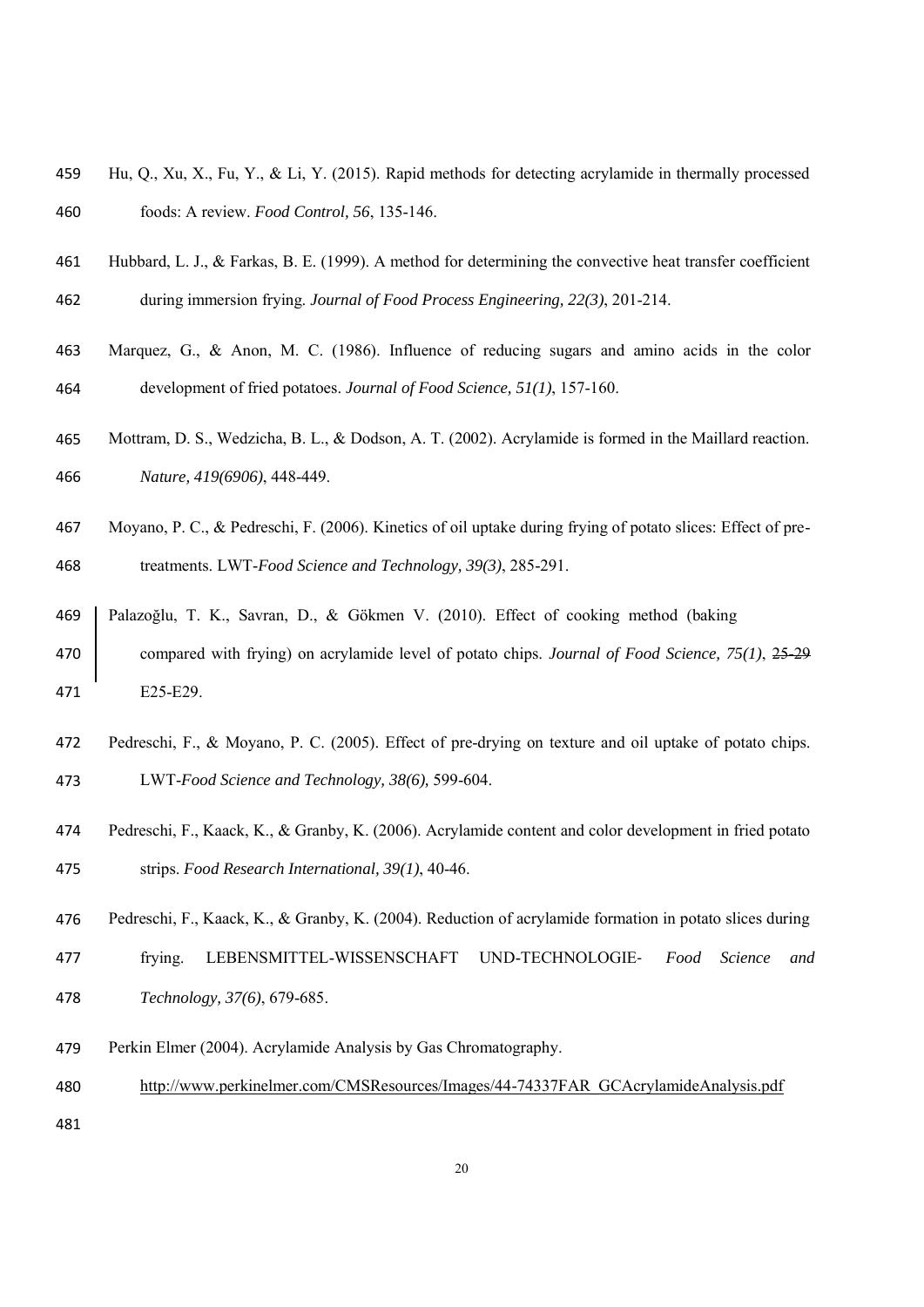| 482 | Shepherd, L. V. T., Bradshaw, J. E., Dale, M. F. B., McNicol, J. W., Pont, S. D. A., Mottram, D.      |
|-----|-------------------------------------------------------------------------------------------------------|
| 483 | S., & Davies, H. V. (2010). Variation in acrylamide producing potential in potato: segregation of the |
| 484 | trait in a breeding population. Food Chemistry, 123(3), 568-573.                                      |
| 485 | Singh, J., Kaur, L., McCarthy, O. J., Moughan, P. J., & Singh, H. (2008). Rheological and textural    |
| 486 | characteristics of raw and par-cooked Taewa (Maori potatoes) of New Zealand. Journal of Texture       |
| 487 | studies. 39(3), 210-230.                                                                              |

- Sun, S., Fang, Y., & Xia, Y.M. (2012). A facile detection of acrylamide in starchy food by using a solid extraction-GC strategy. *Food Control 26(2)*, 220-222.
- Southern, C. R., Xiaodong, C., & Farid, M. M. (2004). The characteristic relationship between oil uptake and moisture content during the high temperature immersion frying of thin potato crisps. *Chinese Journal of Chemical Engineering, 12(6),* 818-821.
- Stadler, R. H., Blank, I., Varga, N., Robert, F., Hau, J., Guy, P. A., Robert, M. C., & Riediker, S. (2002). Acrylamide from Maillard reaction products. *Nature, 419(6906*, 449-450.
- Szczesniak, A. S. (1975). General foods texture profile revisited ten years perspective. *Journal of Texture Studies*, *6(1)*, 5-17.
- USDA (1988). Color standards for frozen french fried potatoes. Munsell color, Baltimore (Ma) 64-1.
- Vinci, R. M., Mestdagh, F., & Meulenaer, B. D. (2012). Acrylamide formation in fried potato products-Presents and future, a critical review on mitigation strategies. *Food Chemistry, 133(4)*, 1138-1154.
- Vivanti, V., Finotti, E., & Friedman, M. (2006). Level of acrylamide precursors asparagine, fructose, glucose and sucrose in potatoes. Sold at retail in Italy and in United States. *Journal of Food Science, 71(2),*C81-C85.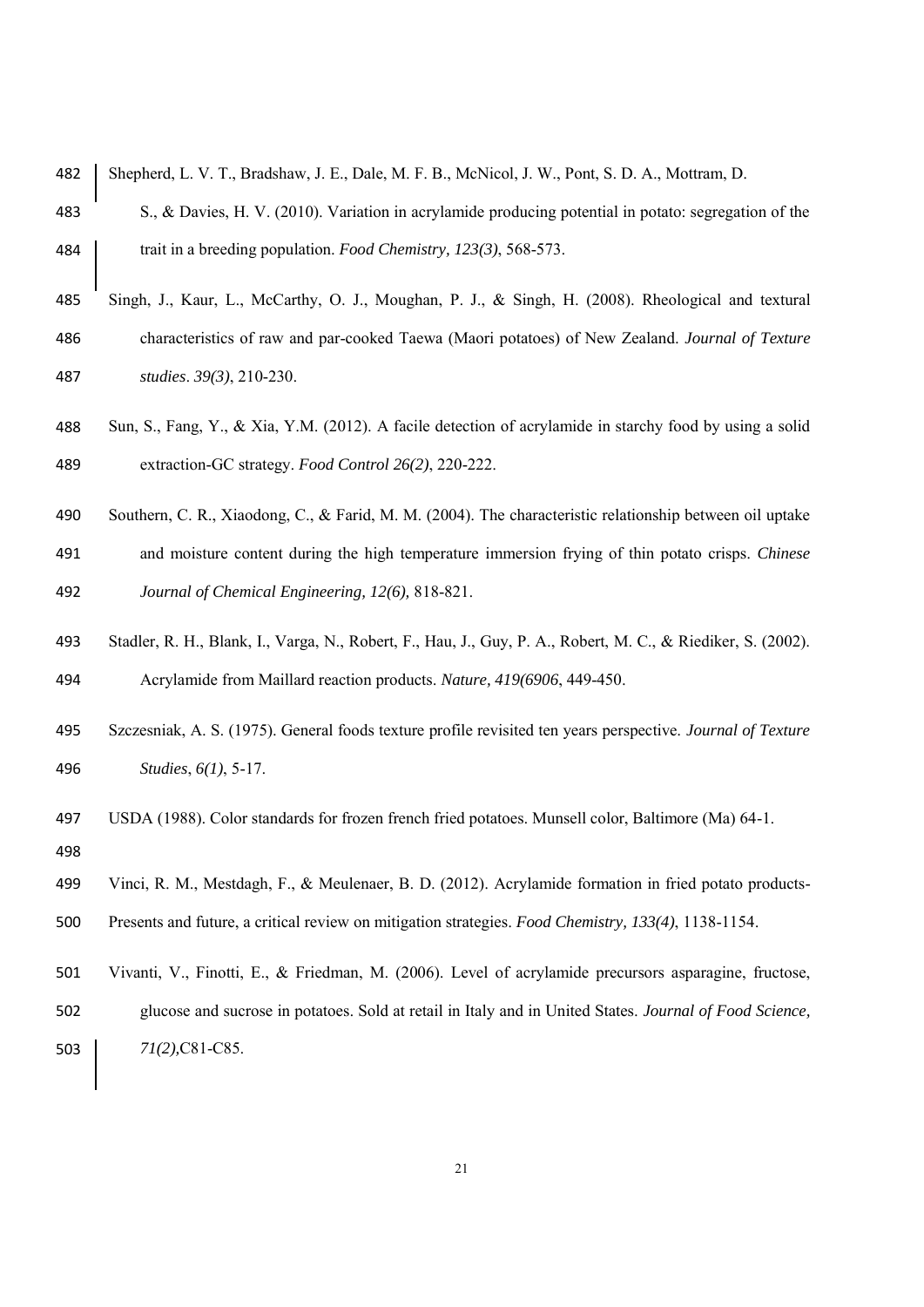| 504 | Yang, Y., Achaerandio, I., & Pujola, M. (2015). Classification of potato cultivars to establish their |
|-----|-------------------------------------------------------------------------------------------------------|
| 505 | processing aptitude. Journal of the Science of Food and Agriculture, DOI: 10.1002/jsfa.7104.          |

- Zamora, R., & Hidalgo, F. J. (2008). Contribution of lipid oxidation products to acrylamide formation in model systems. *Journal of Agriculture and Food Chemistry, 56(15)*, 6075-6080.
- Ziaiifar, A. M., Achir, N., Courtois, F., Trezzani, I., & Trystram, G. (2008). Review of mechanisms, conditions, and factors involved in the oil uptake phenomenon during the deep-fat frying process.
- *International Journal of Food Science and Technology, 43(8)*, 1410-1423.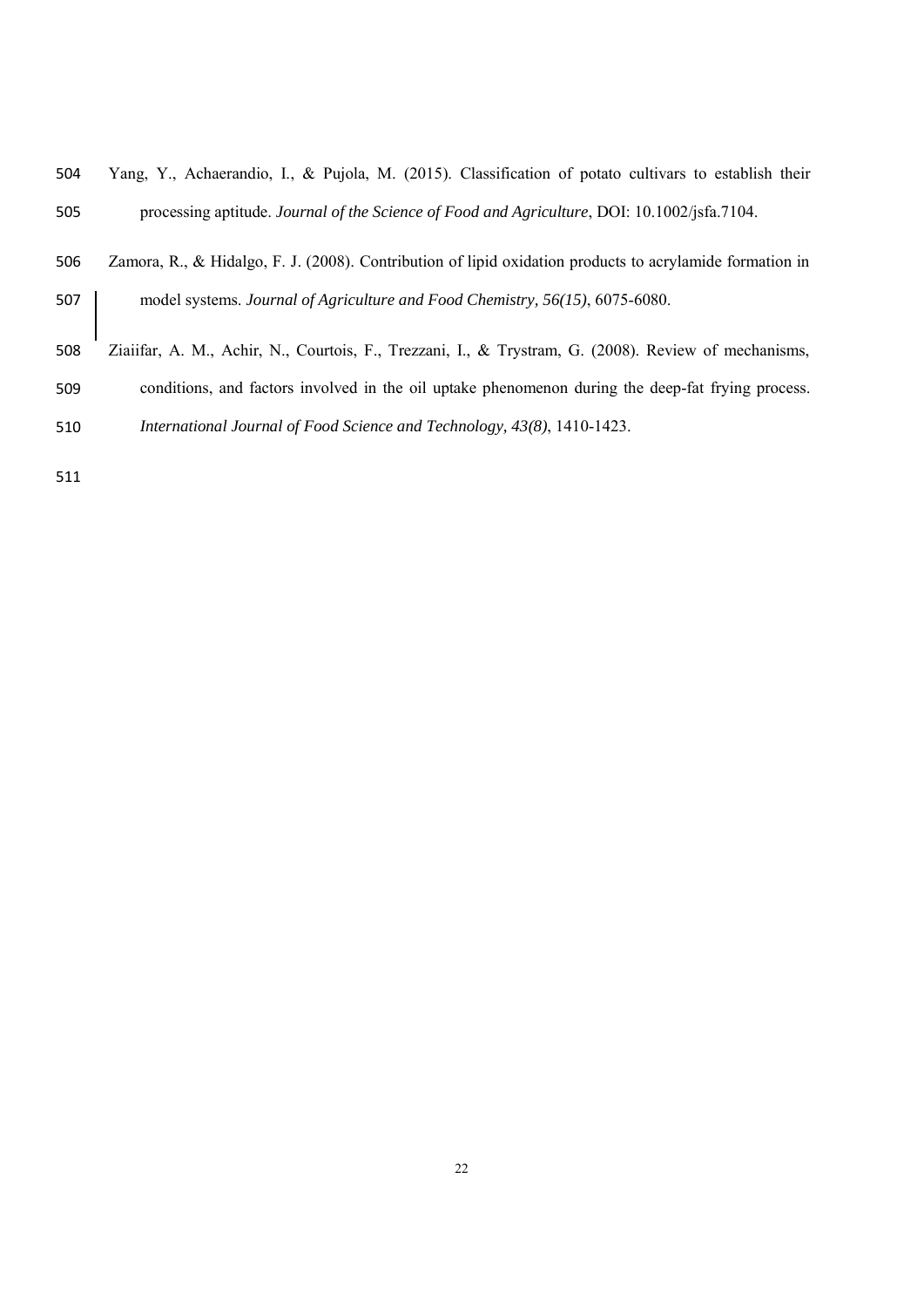**Table 1.** Texture, asparagine and sugars content of fresh potato samples

|                | Texture parameters |                    |                     |                  | Asparagine          | Sugars $(g.kg^{-1}FW)$ |                   |                  |                   |
|----------------|--------------------|--------------------|---------------------|------------------|---------------------|------------------------|-------------------|------------------|-------------------|
| Cultivar       | Shear force<br>(N) | Hardness<br>(N)    | Springiness<br>(mm) | Cohesiveness     | Chewiness<br>(N.mm) | $(g.kg^{-1}FW)$        | Fructose          | Glucose          | Sucrose           |
| Kennebec       | 31 $22\pm 2$ 34a   | $227.20 \pm 3.90a$ | $0.61 \pm 0.10a$    | $0.11 \pm 0.02$  | $15.41 \pm 1.37a$   | $2.03 \pm 0.08c$       | $0.85\pm0.02b$    | 1.26±0.02b       | $0.87 \pm 0.05$ b |
| Red<br>Pontiac | 30.15 $\pm$ 1.09a  | $265.31 \pm 5.62a$ | $0.53 \pm 0.08a$    | $0.15 \pm 0.01a$ | $21.00 \pm 2.42a$   | $2.54\pm0.13h$         | 1.76±0.03a        | 3 14 $\pm$ 0 15a | $1.48 \pm 0.04a$  |
| Agria          | $35.40 \pm 2.16a$  | $230.20 \pm 4.70a$ | $0.54 \pm 0.10a$    | $0.14\pm0.01$ ab | $13.95 \pm 2.88a$   | $3.21 \pm 0.04a$       | $0.69 \pm 0.01$ b | $0.69 \pm 0.01c$ | $1.31 \pm 0.06a$  |

Values are expressed as mean values  $\pm$  standard deviations.

One-way balance ANOVA by Turkey's test was performed and the mean values with different small letters are significant in columns (P <0.05).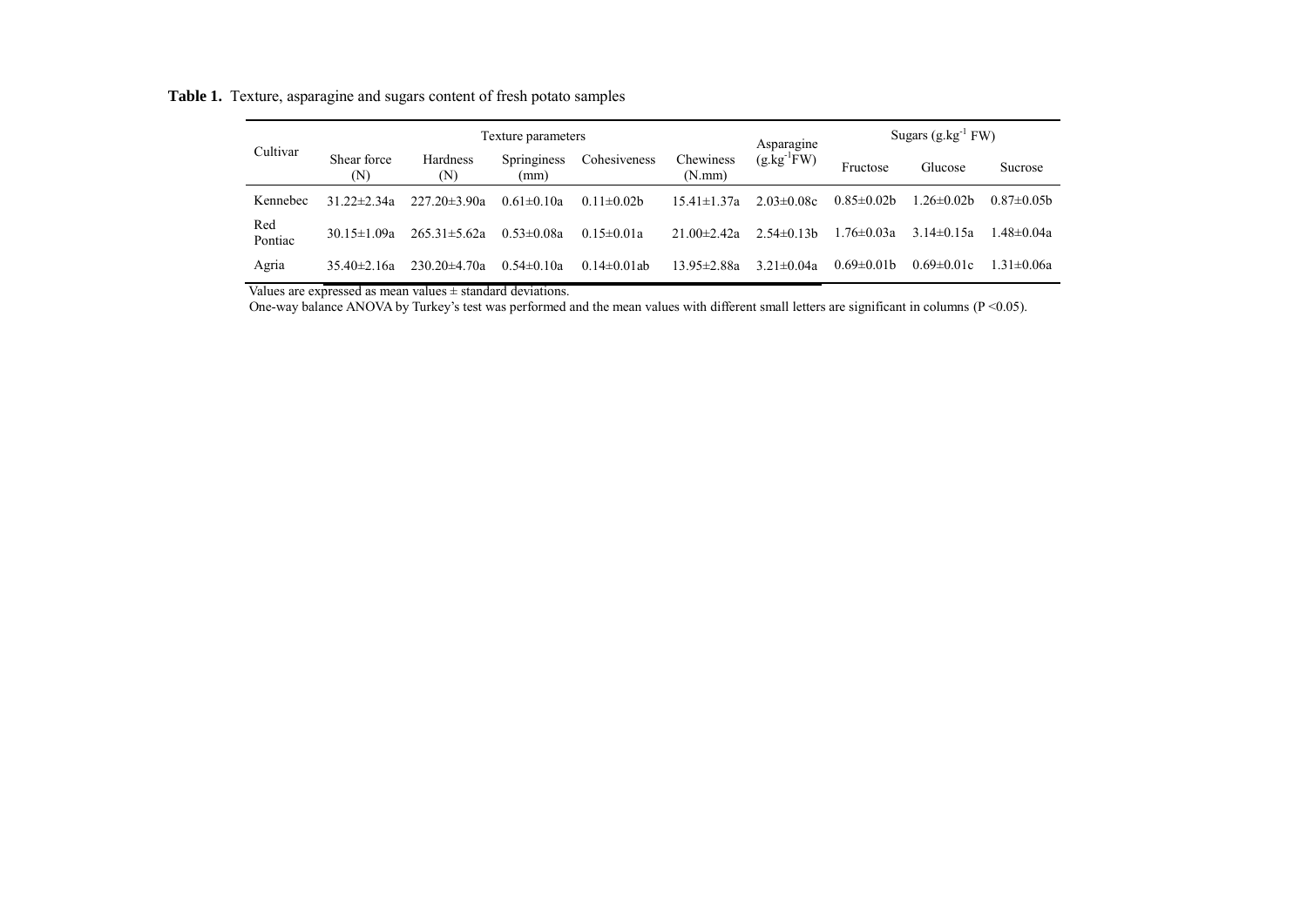|                | Acrylamide | Oil uptake |
|----------------|------------|------------|
| Asparagine     | $0.423*$   |            |
| Fructose       | $0.621**$  |            |
| Glucose        | $0.663**$  |            |
| Sucrose        | $0.699**$  |            |
| Reducing sugar | $0.652**$  |            |
| Oil uptake     | $-0.505**$ |            |
| Moisture       | $-0.163$   | $-0.224$   |
| $L^*$          | $-0.586**$ | $0.738**$  |
| $b^*$          | $0.420*$   | $-0.026$   |
| $\mathcal{C}$  | 0.479*     | $-0.007$   |
| H              | $-0.284$   | $0.569**$  |
| Shear force    | $0.749**$  | $-0.375$   |
|                |            |            |

**Table 2.** Pearson correlations between the studied factors

Significant values are expressed: \*p $\leq$ 0.05, \*\*p $\leq$ 0.01.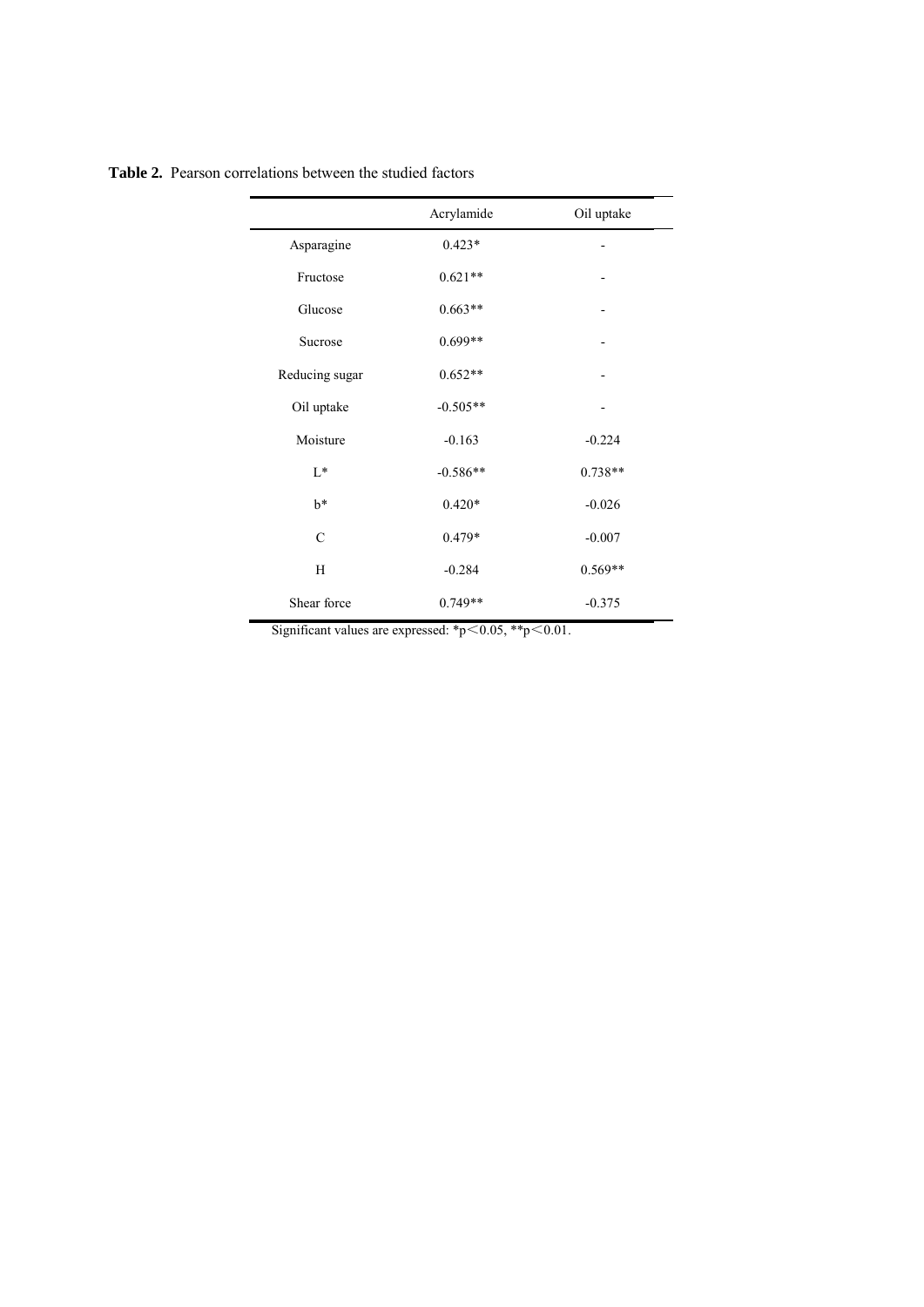

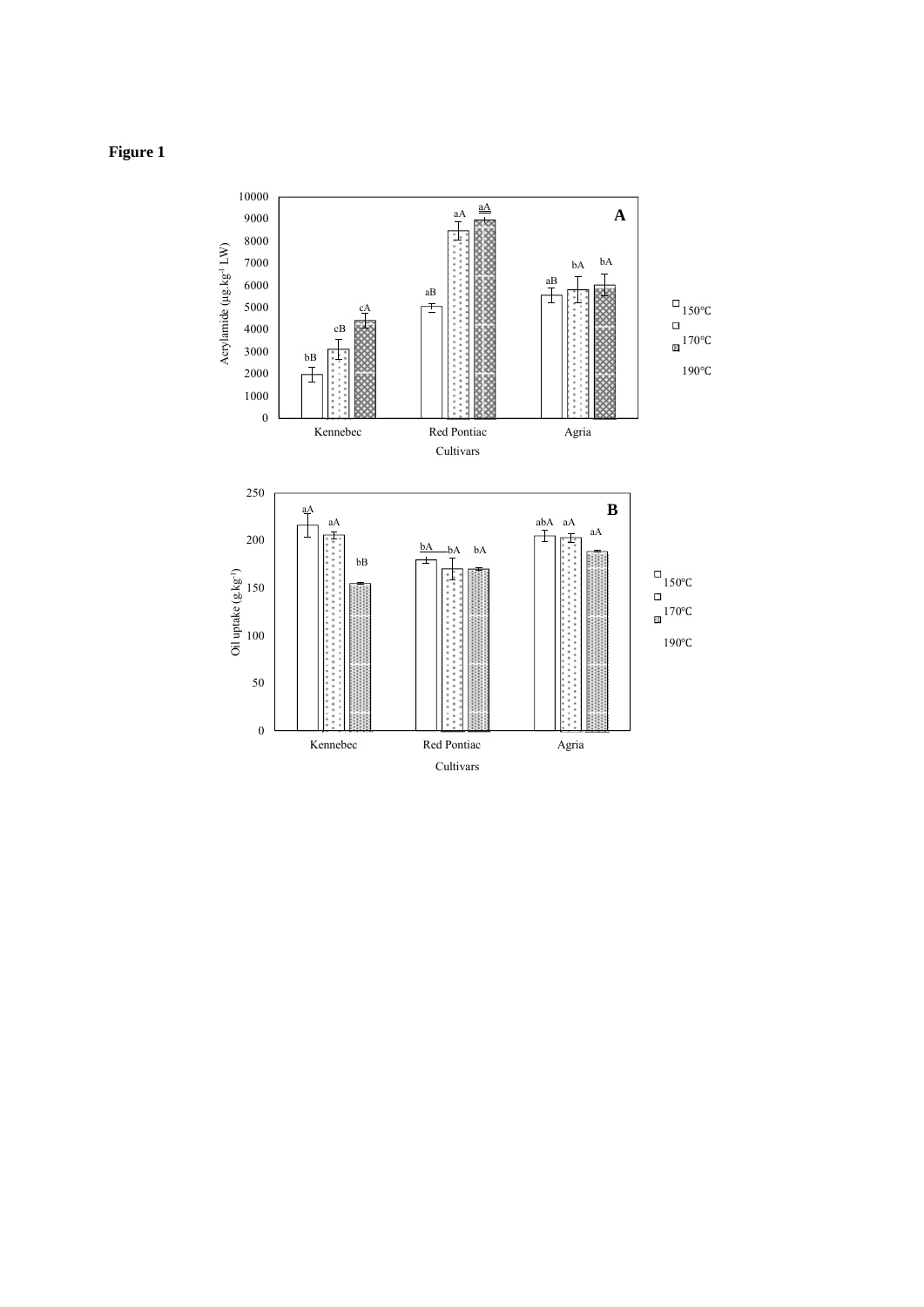# **Figure 2**

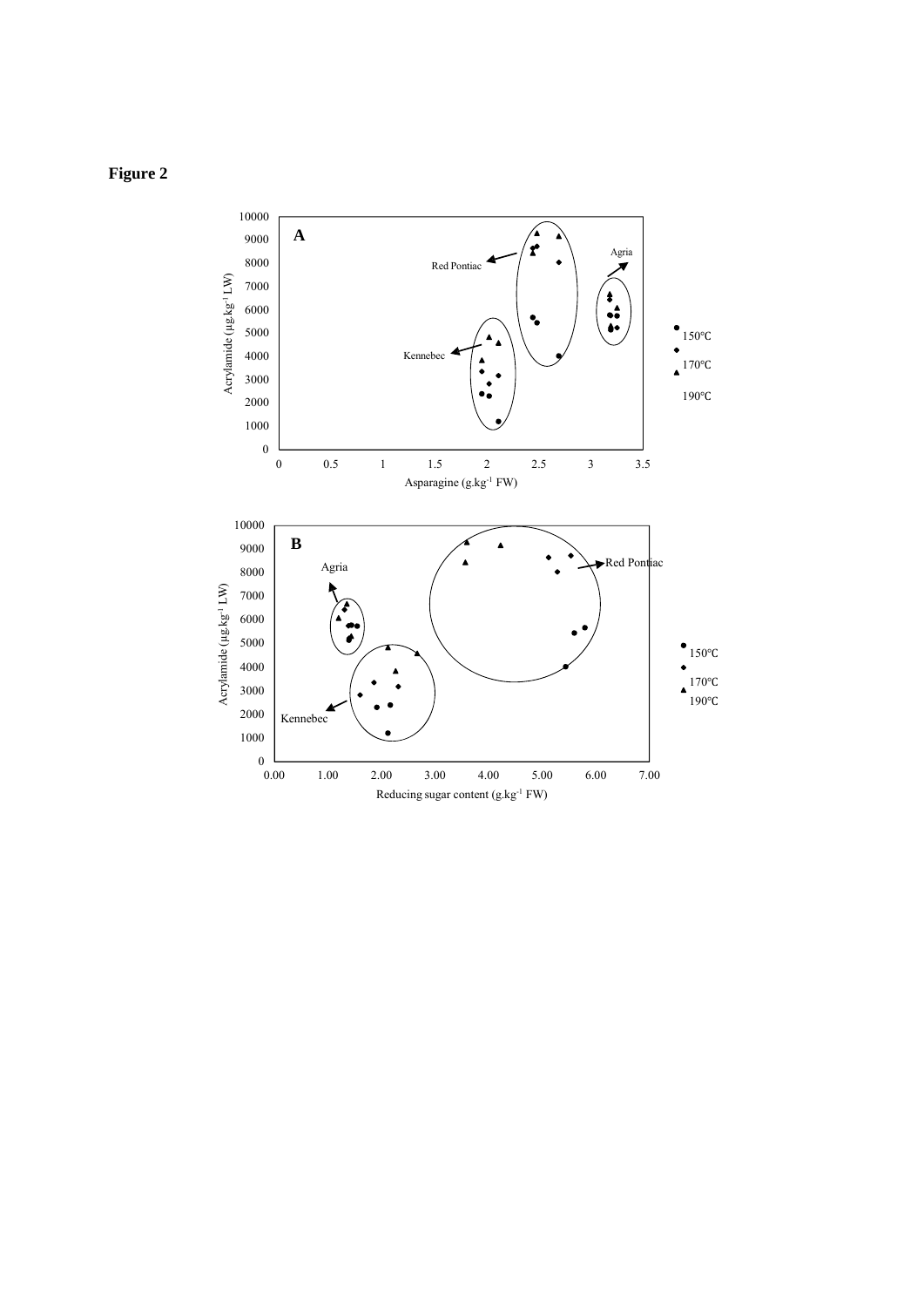

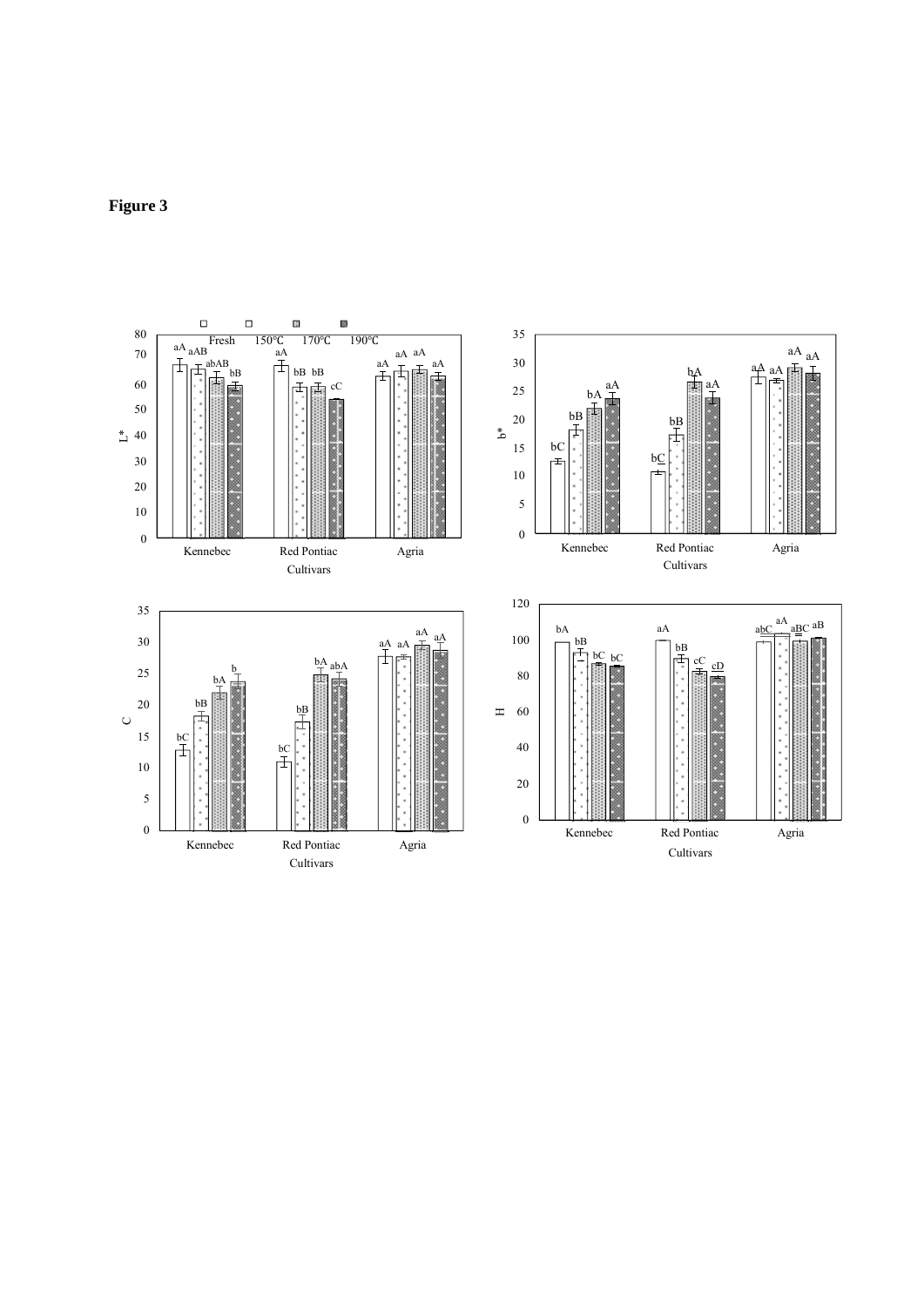